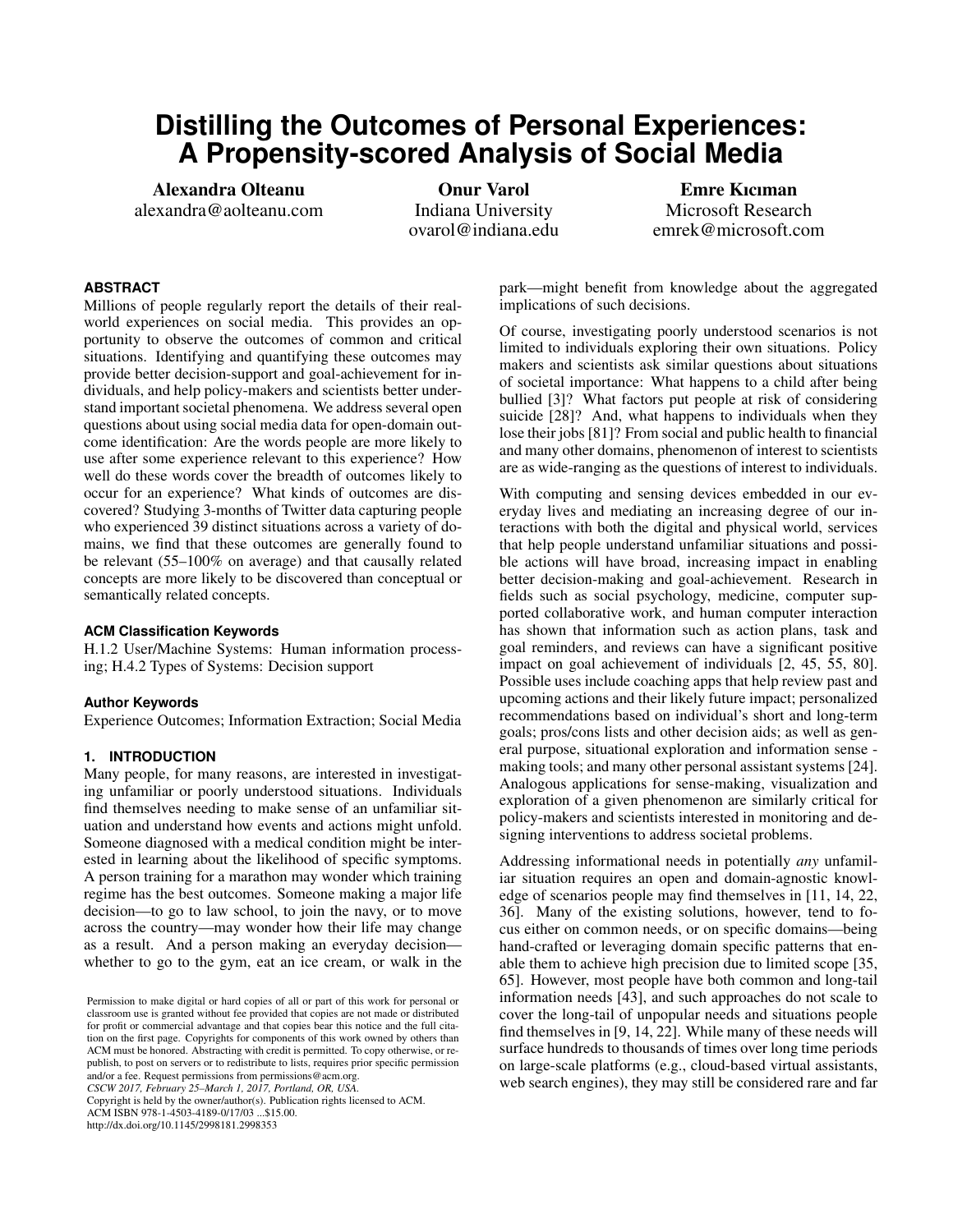in the tail of things people inquire about to justify the cost of creating and maintaining answers for them [\[14\]](#page-13-4).

## *Social Media as a Window into People's Experiences*

To characterize and better understand such a wide variety of experiences and scenarios, we turn to social media as a data resource. In social media, hundreds of millions of people regularly and publicly report on their experiences, including the actions they take, the things that happen to them, and the experiences they have afterwards. They talk about work or relations [\[33,](#page-14-5) [41\]](#page-14-6), health and dietary practices [\[1,](#page-13-7) [93\]](#page-16-0), and even log information about their illnesses and coping strategies [\[23,](#page-13-8) [34\]](#page-14-7). People do this for many reasons [\[30,](#page-14-8) [51,](#page-14-9) [57,](#page-15-4) [71,](#page-15-5) [74\]](#page-15-6): keeping in touch with friends, gaining social capital, or even helping others. And with the increasing use of personal sensors and devices, from exercise trackers to health monitors, such social streams are becoming more regular, more detailed and more reliable [\[8,](#page-13-9) [67,](#page-15-7) [79\]](#page-15-8). Regardless of why people share this information, such *social media posts can be leveraged to better understand common and critical situations and their outcomes.*

We investigate a quantitative analysis of social media timelines on Twitter that extracts relationships between experiences that people mention having, and the words or experiences they are more likely to mention in the future: if a person mentions some experience *Z*, they are *a* times more likely to mention some outcome *w* in the future. For each relationship  $\{Z,a,w\}$ , we also extract qualitative information (social media messages) that can be used to better understand the nuance and the context of each specific relationship. While building specific applications is outside the scope of this paper, we believe that extracting these semi-structured relationships provides a potential building block for many applications.

# *Contributions and Study Overview*

In this paper, we address several open questions as we try to exploit social media data for general-purpose outcome identification tasks. First, are the words people are more likely to use after some experience clearly relevant to a target experience? Second, how well do these words cover the breadth of outcomes likely to occur after an experience? And finally, what kind of words do we discover? Given that we cannot claim to perform a causal analysis, how often are the words conceptually related? How often do they capture actual causal relationships? To address these questions, our study is organized as follows:

*Selection of experiences* ([§3\)](#page-2-0): Using a large corpus of web search queries, we select 39 experiences covering a variety of domains. These experiences include consequential *actions* like taking a strong prescription drug or getting a divorce—where people are interested in the outcomes to aid their decisions—but, also, personal *situations* such as suffering from physical or mental ailments like gout, high cholesterol or anxiety.

*Statistical analysis of social media timelines* ([§4\)](#page-4-0): Then, we analyze 3-months of social media timelines to identify users reporting on one of these experiences, and to extract the words that they are more likely to use after these reports. The analysis methodology we apply to social media

data is conceptually straightforward, comparing the timelines of users who have experienced some specific situation event to the timelines of users who did not, using a strati-fied propensity score analysis<sup>[1](#page-1-0)</sup>.

*Results coverage & relevance* ([§5\)](#page-5-0): Finally, to assess the quality of the outcome words we discover, we estimate their *precision* by crowdsourcing their human-judged relevance, and their *coverage* by contrasting them to search queries and related concepts in a large knowledge base, ConceptNet5 [\[91\]](#page-16-1). We also use this knowledge base to characterize the kinds of outcomes we detect (e.g., motivations, direct causes, or properties).

Results Overview. Overall, we find that the words people are more likely to use after reporting an experience are on average perceived to be 55–100% relevant across semantic domains; have a coverage of 41-52% over related concepts in a baseline knowledge base; and up to 60% for causal-like relationships such as motivations and consequences. However, we do find that the temporal relationships between experiences and outcomes are often reversed in social media timelines.

Prior work has begun to analyze social media and other temporal activity traces to build models related to specific experiences [\[28,](#page-14-0) [39,](#page-14-10) [81,](#page-15-0) [82,](#page-16-2) [98\]](#page-16-3). While propensity score analysis itself is not novel, this is, to our knowledge, the first adaptation of the method to extract outcomes of experiences from a large-scale, high-dimensional textual data set (social media messages) and the first to characterize the general relevance and kinds of experiences people are more likely to mention across a broad set of situations and domains.

# **2. PROBLEM SETTING & PRIOR WORK**

In our quest to understand the potential of social media as a data resource for mining the outcomes of people experiences for decision support, our work is inspired by and builds upon prior efforts: to understand the nature and the use of social media, to apply causal inference techniques to social media data, and to construct large-scale knowledge bases for supporting users' informational needs. We also discuss towards the end of the paper how our work can complement efforts to design and build decision-support applications ([§6.2\)](#page-11-0).

Self-Disclosure on Social Media: Although social media is a multi-purpose communication medium, messages about users' own experiences account for a notable fraction of content: for instance, "me now" messages about personal state and experiences were found to constitute 37–51% of all messages [\[71\]](#page-15-5) and about 26% of tweets were found to be experiential [\[53\]](#page-14-11). This tendency to disclose information about oneself on social media is part of a broader phenomenon [\[96\]](#page-16-4). Research estimates that self-disclosure represents 30–40% of human speech output [\[32,](#page-14-12) [59,](#page-15-9) [92\]](#page-16-5). This is a *key* feature of social media that promises to enable our work. At the same time, it is also important to note that social media data may not capture all users' experiences or all aspects surrounding

<span id="page-1-0"></span><sup>&</sup>lt;sup>1</sup>Note that, while we borrow techniques from the causal inference literature, we cannot claim to meet the assumptions required for causal inference without additional domain knowledge that is unavailable in the general case.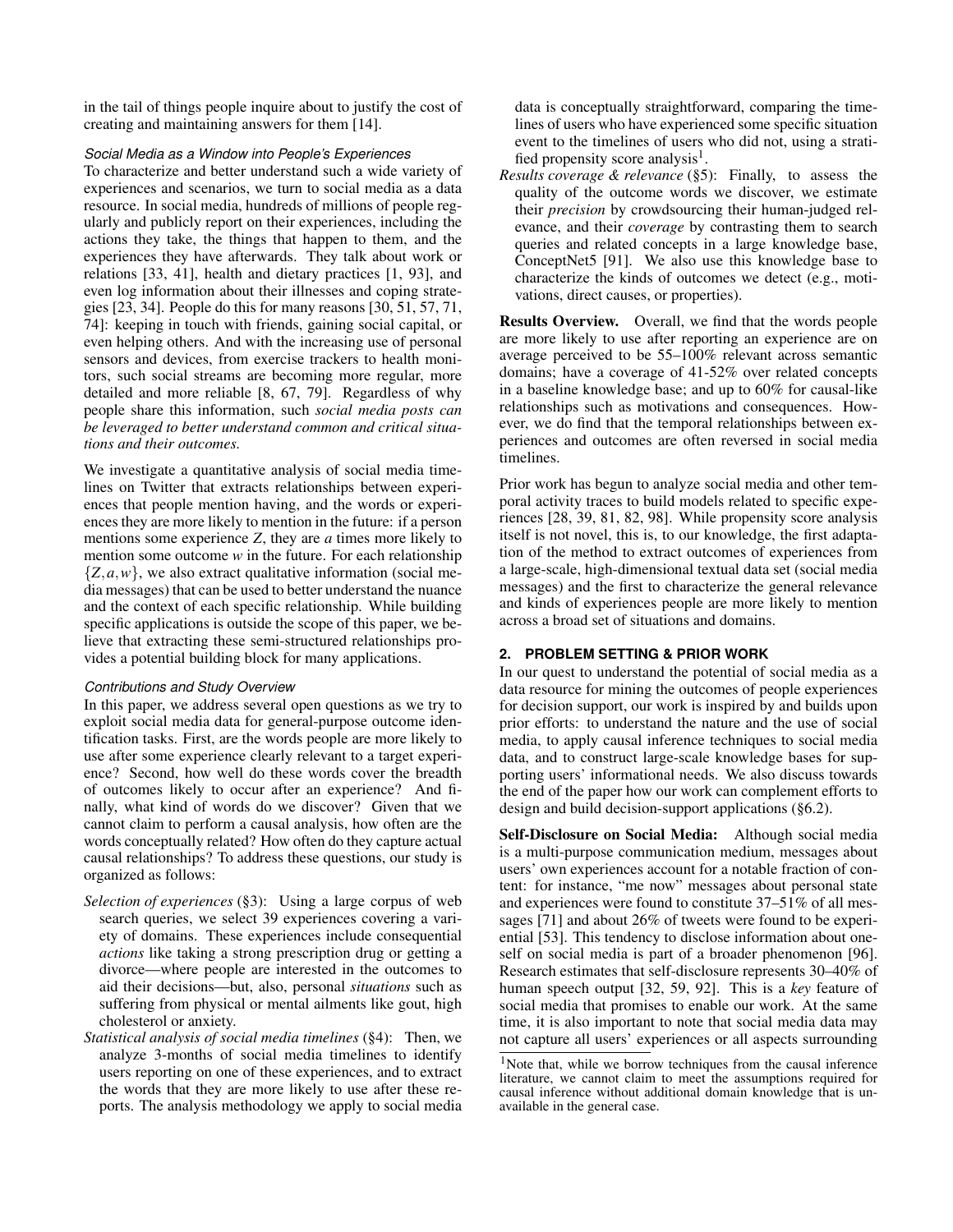these experiences, as users may often chose to remain "silent" on various topics [\[46\]](#page-14-13). In addition, users might also mention their experiences or related aspects out of order. Such idiosyncrasies of social media influence the kind of insights (outcomes of a given experience in our case) that one can draw from it, which we aim to understand and characterize.

Mining User Timelines: Aggregating user traces into user profiles or timelines has proved effective in understanding the behavior of various sub-populations. Using search logs, Paul et al. [\[77\]](#page-15-10) characterized the information seeking behavior during various phases of prostate cancer, while Fourney et al. [\[39\]](#page-14-10) aligned it with the natural clock of gestational physiology for pregnant users. More generally, Richardson [\[82\]](#page-16-2) showed that such long-term search logs provide useful insights about topical and temporal real-world relationships. Similarly, by mining social media, De Choudhury et al. [\[27\]](#page-14-14) found behavioral cues useful to predict the risk of depression before onset, while others studied the behavioral changes of users sharing personal health and fitness information [\[75\]](#page-15-11), or even the characteristics of users supporting terror groups like ISIS [\[63\]](#page-15-12). This indicates that although data on many types of user experiences may be sparse (both within a social media, as well as a user timeline), we may still be able to draw insights about these experiences and their outcomes by aggregating cues from multiple users' timelines.

Observational Studies of Social Behavior: By leveraging this kind of data, prior work examined how dietary habits vary across locations [\[1\]](#page-13-7), and the links between diseases, drugs, and side-effects [\[70,](#page-15-13) [76\]](#page-15-14). Other studies, which have looked at economic and financial trends [\[16,](#page-13-10) [44\]](#page-14-15), have framed the problem of learning about the world as a prediction problem: given a historical known measure, predict its current or future values from current social media signals [\[4\]](#page-13-11).

Controlling for Confounding Bias: While it has been emphasized that controlling for confounding bias in observational studies on social media is important [\[42\]](#page-14-16), this is rare: many analyses are only co-occurrence based and assume that co-occurring items share some true relation. For instance, links among disease carriers and new infections based on covisited locations were found by Sadilek et al. [\[85\]](#page-16-6), while Paul and Dredze [\[76\]](#page-15-14) identified links between mentioned ailments and the geographies where they occur.

Recent studies looking at migration patterns [\[99\]](#page-16-7), shifts in suicidal ideation [\[28\]](#page-14-0), at the effect of exercise on mental health [\[31\]](#page-14-17), or of community feedback on individual user be-havior [\[21\]](#page-13-12) try to improve on correlational analyses by applying causal inference techniques that have come into extensive use in medicine, economics, and other sciences. Such techniques include differences-in-differences models [\[5\]](#page-13-13), the potential outcomes framework of the Rubin causal model [\[88\]](#page-16-8) and the structural equation model [\[78,](#page-15-15) [83\]](#page-16-9). Relatedly, Landeiro and Culotta apply causal modeling techniques to build more robust classifiers for social media texts [\[58\]](#page-15-16).

To complement these efforts, our goal is to develop generalizable techniques that separate domain-agnostic mechanics of such analyses from the semantic interpretation of results

that often requires domain knowledge. We choose to use a high-dimensional stratified propensity score analysis ([§4.2\)](#page-4-1). We use a stratified analysis to avoid matching issues outlined by King and Nielsen [\[54\]](#page-15-17). Our propensity score estimation considers all words used in the past by individuals. This highdimensional analysis accounts for as many covariates as are available that could predict the likelihood of a user to have the experience, making the assumption of unconfoundedness more plausible [\[6\]](#page-13-14). While these terms are unlikely to capture all variables correlated with the confounding variables (as it is hard to argue that all relevant aspects of users' lives are captured in their social media streams), word use is known to correlate with various psycho-socio-economic factors including gender, age and personality [\[37,](#page-14-18) [87\]](#page-16-10).

Knowledge Bases and Online Q&A sites: Finally, our work is inspired by prior efforts to generate, aggregate, and organize knowledge for helping users with their informational needs. Curated large knowledge bases, like Wikipedia or Freebase, help accurately answer questions about encyclopedic topics, from locations to celebrities [\[97\]](#page-16-11), as they allow systems to reason over high-precision knowledge [\[35\]](#page-14-3). Yet, they have limited recall, which is typical to curated resources; and, often, even simple information about common actions—such as the effect of eating pasta before running a marathon, or the consequences of adopting a puppy—are missing. Question-answering sites are also important venue for knowledge generation and decision-support [\[72\]](#page-15-18). While question-and-answer sites are useful for some explorations, there is time and effort associated to individuals tracing theirs (or others) posted questions [\[62\]](#page-15-19), as well as to judging the applicability of existing answers (if any); free text answers are not good building blocks for applications that require a statistical and temporal representation of situations and actions; and, moreover, they often provide subjective answers based on the opinions of a small number of people and of varying quality [\[72\]](#page-15-18). In contrast, our goal is to scale and automatize such explorations on behalf of interested individuals by aggregating relevant reports from many users on social media.

# <span id="page-2-0"></span>**3. DATA COLLECTION**

We begin with the description of the datasets we assemble for this study. For this, we first explain how we selected a set of experiences across multiple semantic domains in a way that balances between their topical diversity and their prevalence within a large corpus of web search queries. Then, we describe how we identify users that had each of these experiences on a popular social media platform, Twitter, which we refer to as *treated* users.

While our evaluation covers only one social media platform, Twitter is a large source of publicly available social media data, recognized as promising for many domains such as e.g. public health and well-being [\[25,](#page-13-15) [26\]](#page-13-16), disaster relief [\[74\]](#page-15-6), or microeconomic trends [\[81\]](#page-15-0). Twitter is also frequently used by users to report on their personal daily happenings [\[1,](#page-13-7) [25,](#page-13-15) [53,](#page-14-11) [71\]](#page-15-5), which, along with their timestamps, may provide insights into temporal relations among personal events. This characteristic makes it suitable for our purpose. In addition, our analysis framework is designed to be data source and domain-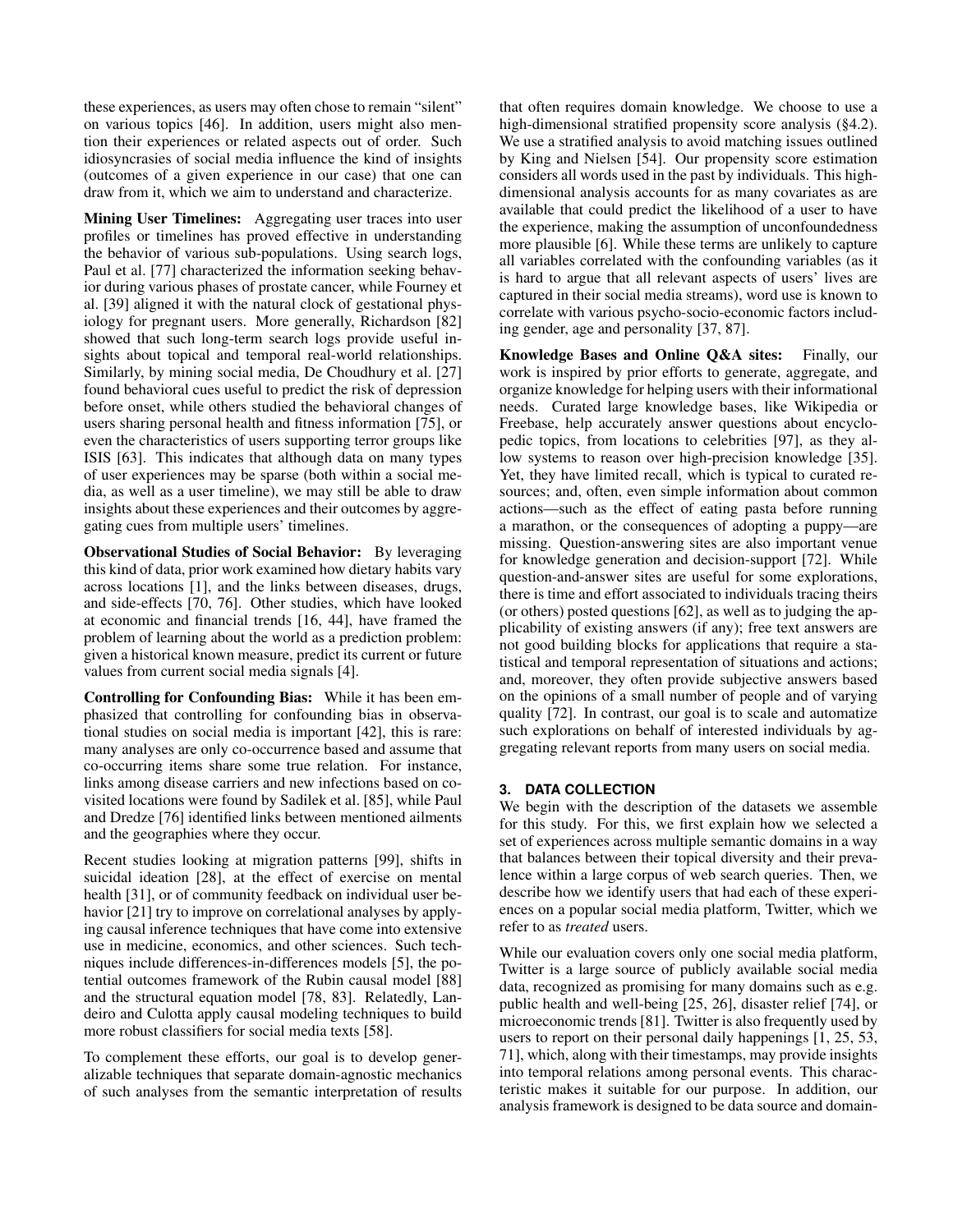|          |               |                                 | Treatment |                      |  |
|----------|---------------|---------------------------------|-----------|----------------------|--|
| Category |               | Experience / Event              | Users     | <b>Msgs</b>          |  |
|          |               | *Building stairs                | 24        | 8.3K                 |  |
|          | Construct.    | *Cleaning countertops           | 8         | 3.7K                 |  |
|          | and           | *Installing a garbage disposal  | 29        | 8.2K                 |  |
|          | Maintenan.    | Painting the deck               | 592       | 164K                 |  |
|          |               | Owning a good credit card       | 2291      | 920K                 |  |
| Business | Financial     | Paying credit card debts        | 414       | 233K                 |  |
|          | Services      | Buying life insurance           | 1881      | 561K                 |  |
|          |               | Having pension                  | 2344      | 796K                 |  |
|          |               | *Incorporating one's business   | 28        | 9.1K                 |  |
|          | Investing     | Becoming a broker               | 855       | 355K                 |  |
|          |               | Investing money                 | 23981     | 9.8M                 |  |
|          |               | Total                           | 32447     | 12.8M                |  |
|          |               | Having high blood pressure      | 5279      | 1.9M                 |  |
|          |               | Having gout                     | 364       | 118K                 |  |
|          | Diseases      | Having high cholesterol         | 1384      | 522K                 |  |
|          |               | Having kidney stone             | 727       | 259K                 |  |
|          |               | *Having high triglycerides lev. | 27        | 12K                  |  |
|          | Mental        | Suffering from depression       | 25207     | 10.5M                |  |
|          |               | Suffering from OCD              | 11429     | 4.8M                 |  |
|          |               | Being a sociopath               | 1491      | 676K                 |  |
| Health   |               | Being a psychopath              | 2895      | 1.3M                 |  |
|          |               | Suffering from anxiety          | 53983     | 22.6M                |  |
|          |               | Suffering from bipolar disord.  | 13723     | 6.3M                 |  |
|          | Pharmacy      | <b>Taking Prozac</b>            | 617       | 222K                 |  |
|          |               | Taking Lorazepam                | 47        | 19.4K                |  |
|          |               | Taking Promethazine             | 242       | 118K                 |  |
|          |               | <b>Taking Tramadol</b>          | 397       | 161K                 |  |
|          |               | Taking Xanax                    | 3300      | 1.4M                 |  |
|          |               | Total                           |           | 121112 <i>5</i> 0.9M |  |
|          | <b>Issues</b> | Losing belly fat                | 93        | 24.8K                |  |
|          |               | Increasing gross income         | 135       | 93.2K                |  |
|          |               | Getting divorced                | 2717      | 1.2M                 |  |
| Society  | Law           | Becoming a notary               | 65        | 22.7K                |  |
|          |               | Applying for social security    | 6172      | 2.3M                 |  |
|          |               | Filing for bankruptcy           | 921       | 347K                 |  |
|          |               | *Having a living trust          | 18        | 7.5K                 |  |
|          |               | Finding true love               | 1885      | 654K                 |  |
|          |               | *Recovering after adultery      | 9         | 4.4K                 |  |
|          | Relationsh.   | Filing divorce                  | 422       | 178K                 |  |
|          |               | Dealing with jealousy issues    | 789       | 370K                 |  |
|          |               | Changing last name              | 1019      | 403K                 |  |
|          |               | Total                           | 14245     | 5.7M                 |  |

<span id="page-3-3"></span>Table 1. The domains and experiences we use in our analysis, along with the number of users mentioning them, and the number of tweets, on any topic, written by these users. We note in gray (\*) cases in which we found less than 30 treated users. While we expect such low-volume analyses to fail, we retained the results throughout the evaluation to capture a fuller understanding of the relationship of data volume to result quality.

agnostic, with only a few elements requiring adaptation which we outline towards the end of the paper.

## *List of Experiences*

Given that we want to understand the feasibility of our analysis for a broad variety of situations, we selected a diverse set of experiences about which people actively seek information to make decisions. To determine this, we used a large corpus of anonymized web search queries from a major search engine, <Bing.com>—covering the first week of every month in 2014—and extracted those queries containing questionphrases (e.g., *what, why, should, how*) or comparison terms (*or*, *vs*). This resulted in 200 million distinct queries from which we randomly sampled 11 million based on their popu-larity,<sup>[2](#page-3-0)</sup> and categorized them along the semantic domains and

<span id="page-3-0"></span> $^{2}$ By query popularity we refer to how often the query was executed.

subdomains from the Open Directory Project<sup>[3](#page-3-1)</sup> using an existing query classifier [\[12\]](#page-13-17). We then selected the top 20 queries from the top 5 sub-domains of the 6 most popular domains, and kept the *decision*-related queries and those subdomains with at least 2 such queries. $4$  Table [1](#page-3-3) lists the experiences we considered in our study, and the basic figures of the corresponding datasets we assembled for them from Twitter, which we detail next.

## *Identifying Treated Users*

For each of the experiences in our set, we construct a data collection consisting of corresponding treated users and their tweets. In doing so, our user identification strategy is geared towards precision to minimize the noise in the outcomes we distill later in the analysis. To this end, we start our analysis with a Twitter data archive corresponding to *all public tweets* in English from March 1 to May 31, 2014[5](#page-3-4)—selected to avoid strong seasonal phenomena, typically observed in winter, summer and early fall [\[26,](#page-13-16) [68\]](#page-15-20).

To identify tweets of users that had a given experience—in April 2014—we search for a disjunction (logical OR) of *multiple* queries each including a conjunction of phrases written to avoid possible ambiguity in the experience terms, and identify with reasonable accuracy tweets of users that have had the experience, as opposed to using the word in different contexts. For instance, for drug names, we wish to avoid including advertisement tweets like "*buy Xanax online*", and we instead search for tweets containing "*I took Xanax*", "*I was on Xanax*" or "*I tried Xanax*". Similarly, for legal actions, to avoid advertisement tweets like "*get legal advice to file for divorce*", we instead search for tweets containing e.g., "*I am filling for divorce*" or "*I filled divorce*". Specifically, for each experience we looked for combinations of 1st person personal or possessive pronoun (e.g., I, me, my), the experience object (e.g., Xanax, divorce, kidney stone, pension), and verbs or verbal phrases typically used in conjunction with this object (e.g., for *depression* we used verbs like *had* or *diagnosed*; for *belly fat*, we used verbs like *lost* or *burned*). As a result, we obtained tens of queries per experience.

Once we identified such tweets, we return to our *full* Twitter archive to extract a 3-month timeline for their corresponding users. We discard users with fewer than 5 or more than 1,000 tweets in this period to filter out possible bot or organization accounts, as well as users with too little data. Table [1](#page-3-3) shows the resulting dataset figures for each experience. We notice important variations in the number of users across experiences: many users talk about depression and anxiety on social media, but only a few seem to discuss construction tasks. We discuss later in the paper how low numbers of users for some situations impact the quality of results  $(\S 5.2)$ .

<span id="page-3-1"></span><sup>3</sup>http://www.dmoz.org

<span id="page-3-2"></span><sup>&</sup>lt;sup>4</sup>The filtering of *decision*-related queries was done by two annotators independently with a  $\kappa = 0.50$  (95% CI: [0.43, 0.57]).

<span id="page-3-4"></span><sup>&</sup>lt;sup>5</sup>Public Twitter stats from this interval show 255 million monthly active users and over 500 million tweets per day: see e.g., https://blog.twitter.com/2014/the-2014-yearontwitter, https://investor.twitterinc.com/releasedetail.cfm?ReleaseID=843245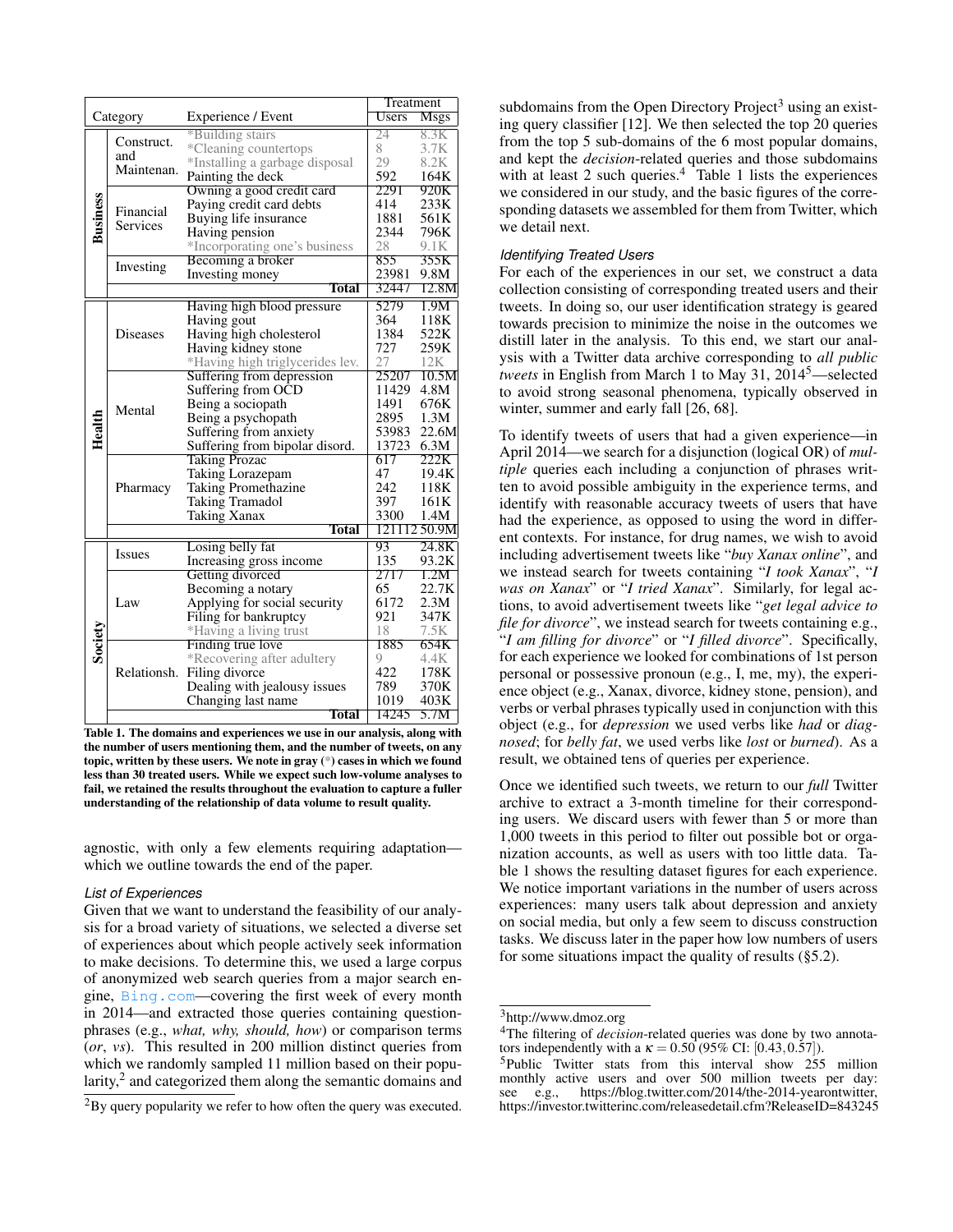| Original (O) and Preprocessed (P) Text                               |  |  |  |  |
|----------------------------------------------------------------------|--|--|--|--|
| <b>O:</b> Took a pill to help me sleep at $10:00$ and I just woke up |  |  |  |  |
| P: take pill help me sleep just wake up                              |  |  |  |  |
| <b>O:</b> OMG I've miss opera singing lessons, bleah                 |  |  |  |  |
| P: oh_my_god have miss opera sing lesson bleah                       |  |  |  |  |
| <b>O:</b> can't believe my homework ap class is coloring. ccooollll  |  |  |  |  |
| <b>P:</b> cannot believe my homework ap class color cool             |  |  |  |  |

<span id="page-4-2"></span>Table 2. Original (O) and processed (P) tweets. These examples have been carefully paraphrased for anonymity.

## *Data Preprocessing*

Then, as a pre-processing step, before running our analysis, we clean and normalize the tweets to filter out noninformative content and collapse variations of the same dictionary term to a single base form. This step consists of basic lemmatization (removal of plurals, common verb suffixes, converting verbs to present tense and other word inflections), replacing URL and @user mentions, expanding known abbreviations, removing stopwords and normalizing common slang forms, such as repeated letters [\[17\]](#page-13-18) (e.g., "wooowww" and "coool" become "wow" and "cool"). Table [2](#page-4-2) shows examples of tweets before and after cleaning.

# <span id="page-4-0"></span>**4. METHODOLOGICAL FRAMEWORK**

To infer the outcomes of a target experience from a large corpus of social media messages, we first convert the messages into timeline representations of personal events per user ([§4.1\)](#page-4-3). Some of these events may be actions explicitly taken by the individual. Other events may describe outcomes that came about because of such an action, or situations that arose independent of user actions. We group these timelines into *treatment* and *control* groups based on whether they include or not a *target event*[6](#page-4-4) and stratify them into comparable subpopulations through a propensity score analysis ([§4.3](#page-5-1) and [§4.2\)](#page-4-1). We then measure the binary-valued outcomes of the target experience within each stratum ([§4.4\)](#page-5-2).

Here, we focus on the extraction and evaluation of outcomes that follow personal events in social media timelines. Other aspects of a broader system, such as query formulation heuristics, visualization and exploration of outcomes, integration with various applications, or enabling web-scale processing are outside the scope of this paper.

## <span id="page-4-3"></span>**4.1 Building User Timelines**

We begin with a corpus of social media messages including a short text message, a user identifier and a timestamp. We represent each message as a list of arbitrarily sorted unigrams and bigrams which we will also refer to as *events* in the rest of the paper.<sup>[7](#page-4-5)</sup> We organize these lists according to the user identifier, and then for each user we lay them out per their corresponding timestamp in a *per-user timeline*. We further summarize this complete per-user timeline, representing the information needed for our analysis as two partial timelines per user: one timeline tracking the *first* occurrence  $T_f$ of each unique event in a user's timeline, and one timeline tracking the *last* occurrence  $T_l$  of each unique event. This minimal summary allows us to efficiently calculate the set of all events that have occurred *before* any point in time, used for our propensity score estimation ([§4.3\)](#page-5-1); as well as the set of all events that have occurred *after* any point in time, used for outcome measurement ([§4.4\)](#page-5-2). Finally, we search through the timelines that contain a target event to identify the treatment and control groups.

Other work has suggested alternative methods of building experiential times from social media data. Kıcıman and Richardson [\[53\]](#page-14-11), for example, advocates using a classifier to identify messages that describe personal experiences. We skip this step as we are also interested in outcomes occurring in non-experiential messages, such as changes in conversational language usage.

## <span id="page-4-1"></span>**4.2 Propensity Score Analysis**

The goal of our analysis is to understand whether a user mention of some experience makes her more or less likely to mention certain events in the future. This is a causal question. While we do not believe we can achieve the ideal identification of causal relationships, we can use techniques borrowed from causal inference literature that generally bring us closer to this ideal than simple correlational analyses.

Ideally, to determine whether some experience "causes" an outcome, we would be able to observe and compare two potential outcomes: one outcome  $Y_i(X = 1)$  after a person *i* has the target experience *X*, and another outcome  $Y_i(X = 0)$  when the same person in an identical situation does not have the experience. The causal effect of the experience on person *i* is then  $Y_i(X = 1) - Y_i(X = 0)$ . Of course, it is impossible to observe both  $Y_i(X = 1)$  and  $Y_i(X = 0)$  for the same *i*. Once we observe *i* having the experience or not, we cannot observe the other counterfactual outcome.

Instead, the causal effect is typically estimated as  $E(Y|X)$ 1))− $E(Y(X = 0))$  by measuring  $E(Y(X = 1))$  and  $E(Y(X = 1))$ 0)) in two distinct but *comparable* (i.e., statistically identical) populations: a *treatment* group that has had the experience and a *control* group that has not. A simple method for constructing two such comparable populations is the randomized experiment. In non-randomized or observational studies, however, there may be systematic biases among the two treatment and control groups. Stratified propensity score (PS) matching attempts to address these biases by subdividing the *treatment* and *control* groups into comparable strata based on their estimated likelihood (or propensity) to have the target experience (estimated based on all observed covariates) [\[84\]](#page-16-12). Here, we use a high-dimensional propensity score analysis to estimate the "causal" effects among the words people use in their social media posts. $8$  That is, if a person uses some word (mentioning a situation or action), are they more or less likely to use other words (mentioning outcomes) in the future, accounting for the covariates (past words).

The assignment into *treatment* or *control* groups is independent of the covariates when conditioned on the propensity

<span id="page-4-4"></span><sup>&</sup>lt;sup>6</sup>In the context of timelines representation, the target experience is also represented as an event.

<span id="page-4-5"></span><sup>&</sup>lt;sup>7</sup>We note that this broad inclusion of unigrams and bigrams results in as many as 100M unique events.

<span id="page-4-6"></span> $8$ Note that we do not claim true causality due to unmet assumptions, as discussed in ([§6\)](#page-10-0).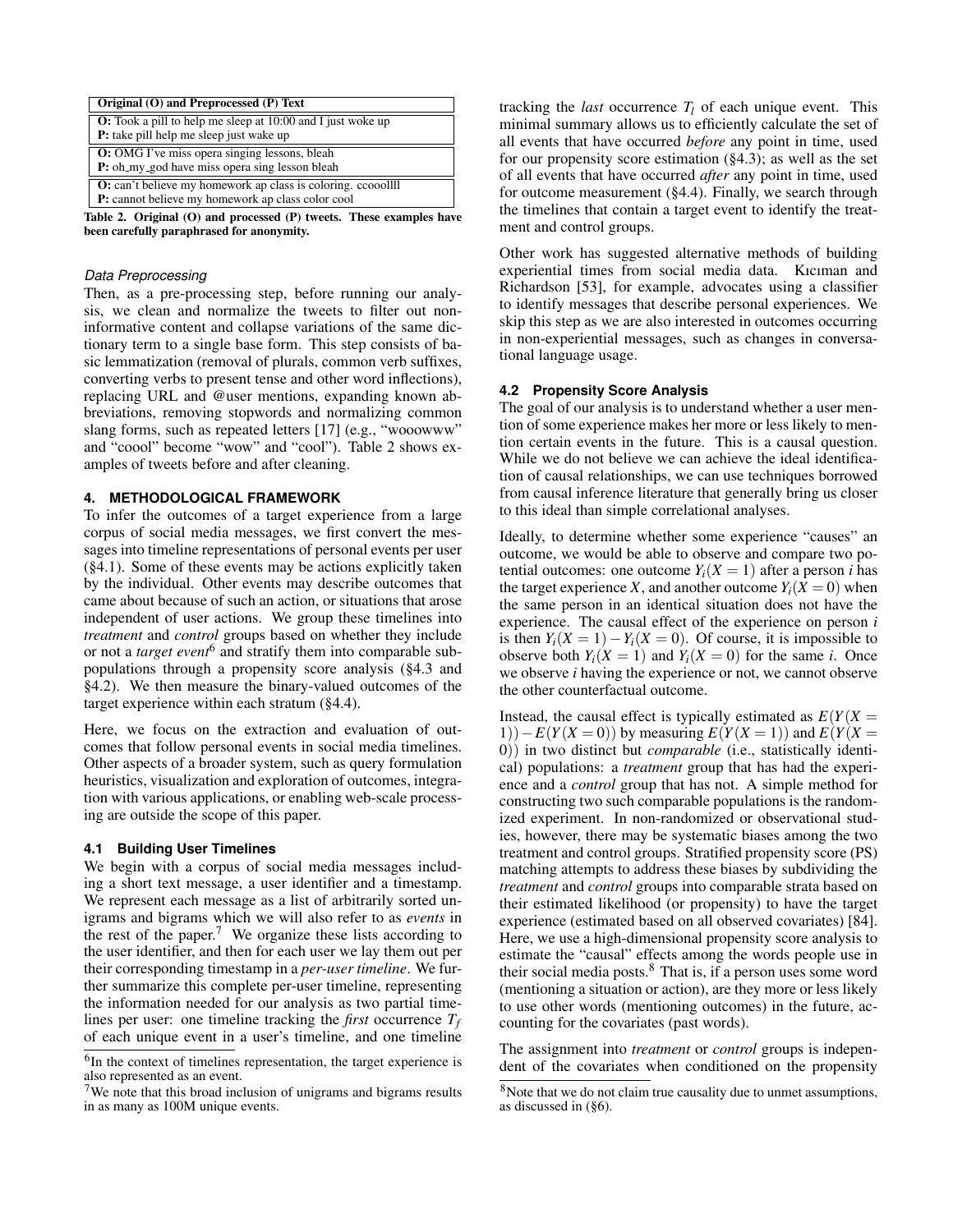score function [\[84\]](#page-16-12), which is a function of the covariates observed in the past indicating which users have a similar propensity to have the treatment. This conditional independence implies that the potential outcome of taking the action or not is independent, and thus the population average within each stratum can be estimated based on observed outcomes.

# <span id="page-5-1"></span>**4.3 PS Estimation and Stratification**

To isolate the effect of a *target event Z* from observed confounds—to the degree this is possible—we wish to condition our analysis of the effects of *Z* on our knowledge of the users, particularly our knowledge of their past events (e.g., past unigram and bigram usage). Ideally, as noted before, we would compare any treated user *i* mentioning *Z* to an identical user  $\tilde{i}$  who has not mentioned *Z*—impractical in a highdimensional space. An alternative is to implement this conditioning by comparing groups of treated  $\mathscr I$  and non-treated  $\mathscr I$ users that have a similar propensity to mention *Z*. To this end, we represent a user *i*'s past events as a sparse binary vector of the *first occurrence*[9](#page-5-3) of the top *K* most-popular unigrams and bigrams across our entire corpus.[10](#page-5-4) In the *treatment group*, a user history vector is  $H_{T_f} = e_1, \dots e_K$  where  $e_j$  is 1 if the user has mentioned token *j* before mentioning the target event *Z*, and 0 otherwise. The history vector for users in the *control group* is defined analogously, with the difference that we consider only tokens mentioned before an arbitrary token in the timeline (selected randomly per-user, as there is no mention of target event *Z* for this group). In other words, the propensity of a user to mention *Z* as a function of her past experiences *H* is given by  $p(H_{T_f}) = P(Z|H_{T_f})$ .

In practice, for a given *Z*, we learn the propensity score estimator using an averaged perceptron learning algorithm [\[40\]](#page-14-19). We use the data from our treatment and control groups (which are represented as  $H_{T_f}$ ) as training data. During training, we split our available data and perform a 10-fold stratified crossvalidation that preserves the user distribution across treatment and control groups across folds. Using this propensity score, we then stratify the treatment and control groups to subdivide them into comparable groups (or strata), for which we test several approaches, including iterative splitting on the propensity score, binning and quantile division. For the analysis in this paper we stratify users into 10 quantile-based strata, $11$  this being sufficient to obtain comparable treatment and control groups [\[19\]](#page-13-19).

We assess the balance of covariates across stratified control and treatment using a 2-way analysis of variance model to measure the statistical significance of each covariate considering the propensity scored decile. We compare the Fstatistics for each covariate before and after stratification. Our ANOVA test finds that, across all our experiments, we reduce the number of statistically significant differences by 33.4%, indicating that our analysis substantially reduces, though does not eliminate, differences in comparison between the treatment and control groups. Note that, in high-dimensional settings, complete balancing of all covariates is not always possible nor it is always necessary [\[6\]](#page-13-14).

## <span id="page-5-2"></span>**4.4 Outcome Measurement**

Next, we measure the effects of event *Z* by iteratively examining each post-hoc event (potential outcome) reported by users for systematic differences among the treatment and control groups in their expression of this event after *Z*.

At this step, we use the timeline representation that includes the *last occurrence* of each event to easily compute the set of outcomes mentioned at least once after the first mention of *Z*. Note that in this binary representation of outcome occurrences, measuring the difference in outcome occurrences between the treatment and control groups is equivalent to the difference in the likelihood of the binary outcome among the two groups. For each *Z* and possible outcome, we calculate this average treatment effect and statistical significance over the region of common support—essentially, strata with sufficient treatment and control users—as well as the treatment effect and statistical significance for individual strata.

In addition, we also augment our analysis results with visualizations of the temporal dynamics of outcomes after target event *Z*, as shown in Figure [1.](#page-6-1) For qualitative support, we extract pairs of messages demonstrating the target event and outcome effect, as shown in Table [4.](#page-7-0) While not evaluated directly, we use this information to inform and contextualize our results when we ask our human judges to determine the relevance of our results (see [§5.2\)](#page-6-0).

# <span id="page-5-0"></span>**5. EMPIRICAL EVALUATION**

To evaluate our outcomes extraction for a given experience, broadly, our experiments have three goals: (1) estimate the precision of the extracted outcomes by assessing how relevant they are to the experience; (2) assess the extent to which our results cover the breadth of outcomes likely to occur after an experience by contrasting them to existing knowledge bases (where available) and search logs; (3) characterize the breadth of applicability of our framework to extract outcomes of experiences across a broad variety of semantic domains, as well as the kinds of outcomes it is most likely to identify.

To run the experiments we present here, we group the datasets (and the experiences) by their sub-domain. We do so to draw the control group from users identified as having a different experience, yet in the same domain (e.g., we compare users suffering from gout with other users with experiences in the health/diseases domain like users suffering kidney stones).

# <span id="page-5-6"></span>**5.1 Exploratory Analysis**

We first review the raw results generated by our analysis framework. Table [3](#page-7-1) shows the top-most statistically significant outcomes extracted for a sample of experiences. We can easily see that the extracted outcomes are topically related to the target experience: users mentioning that they are *suffering from gout* are significantly more likely to mention *flare ups* of their symptoms, *uric acid*, and the physical locations of their symptoms; users mentioning *losing belly fat*

<span id="page-5-3"></span><sup>&</sup>lt;sup>9</sup>This ensures that the propensity score estimation uses only tokens occurring before *any* mention of *Z* in each timeline.

<span id="page-5-4"></span><sup>10</sup>Our PS estimation uses all tokens occurring at least 50 times across users timelines.

<span id="page-5-5"></span><sup>&</sup>lt;sup>11</sup>This strategy ensured better data support across strata.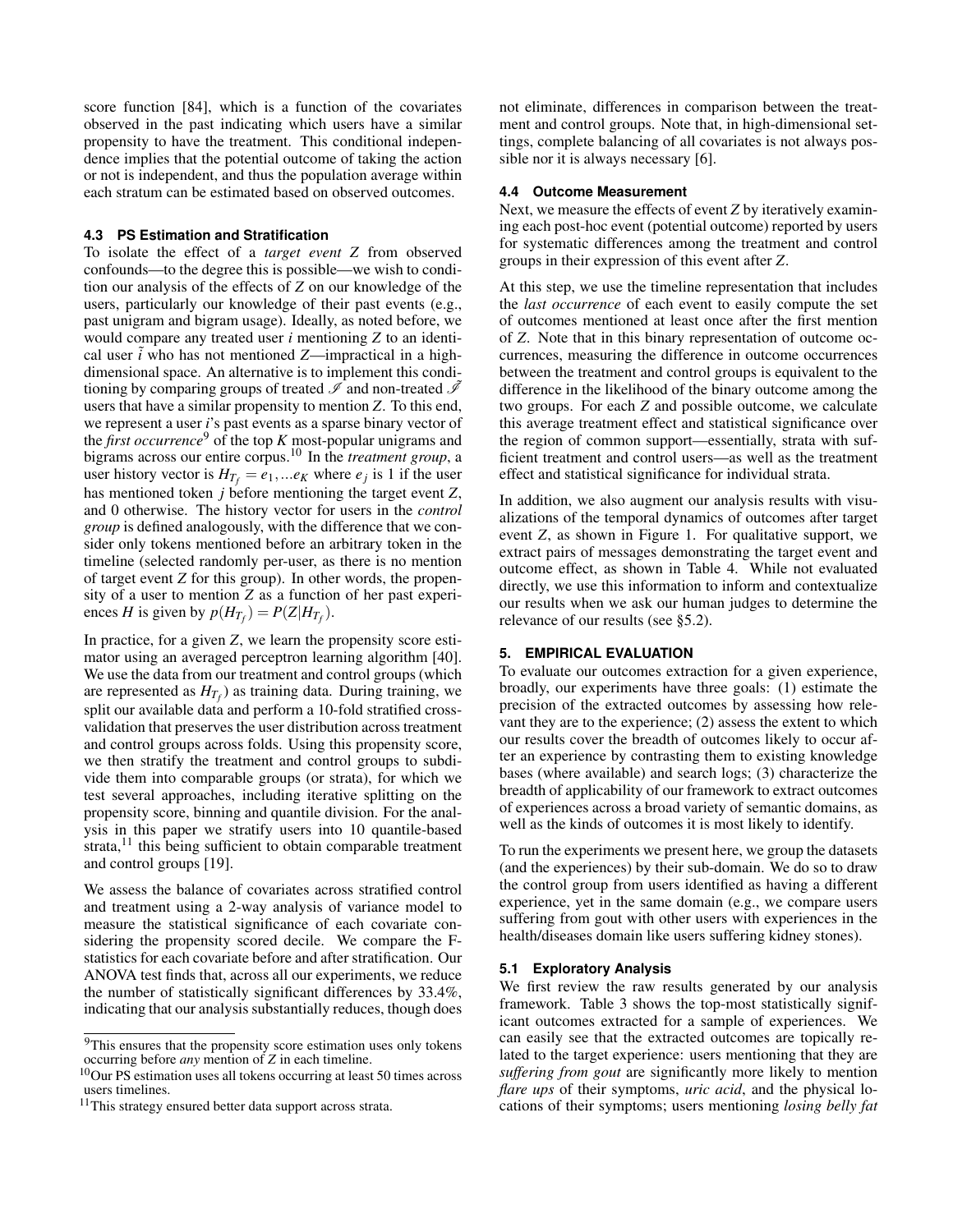

<span id="page-6-1"></span>Figure 1. Comparison of temporal evolution of outcomes in treatment (red) and control groups (blue). The volume indicates the expected number of tweets per user (max value highlighted). Best seen in color.

are more likely to talk about their *fitness* programs and about adding new *videos* to their *playlist*; while users mentioning *high triglyceride levels* later discuss *statins*, *cardiovascular* issues, and *dietary* changes. Similarly, we see topically relevant outcomes for other scenarios (e.g., investment-related words such as the stock market, or varieties of anxieties and manifestations such as panic attacks).

#### *Temporal Aspects*

In addition, we looked at the temporal evolution of outcomes which provides additional context for characterizing the outcomes of an experience. For this, we use the timeline representation of events occurrences to see when outcomes occur for users in the treatment and control groups. Figure [1](#page-6-1) shows the temporal evolution of a sample of outcomes after an experience is mentioned (or at a random time for control users).

We see that e.g., the likelihood of someone mentioning their *depression* increases around when she admits *taking Prozac*, with other outcomes following a similar pattern such as *get paid* when *increasing the gross income* or *weird person* when *taking Prozac*. In other cases, the outcomes become more prominent several days later, like discussing about *medication* when *taking Lorazepam*, *settlement* after *filling for divorce*, or *joint* when *suffering from gout* (known to lead to swelling joints). Other outcomes are more likely to occur both with the target event, as well as days later, e.g., the use of *weed* after *taking Xanax* (also taken for recreational use), or the mention of *suicide* after admitting to *suffering from depression* (although the likelihood is significantly higher later). There are also interesting interplays among outcomes of the same experience: we see the mention of *painkiller* peaking around the time users mention *taking Tramadol*, while *pain* seems to recur after several days.

To further understand these results, we do a qualitative pullout of users who first mention the target experience and later mention the extracted outcome. These paired messages can provide important support to understanding the context of the mentions and interpret the semantic relationship between the two events (the experience and the outcome). Table [4](#page-7-0) shows a sample of such cases. We find these pairs of messages to be critical in gathering judgements of the quality of results, which we describe in the next section.

# <span id="page-6-0"></span>**5.2 Outcome Precision**

Here, we describe the design of our crowdsourcing task to annotate the perceived precision of the extracted outcomes.

#### *Crowdsourced Annotation*

Detecting false positives among the extracted outcomes is akin to a binary classification task where the positive class corresponds to the outcomes perceived as relevant to the target experience. For this, we employed crowd-workers to manually annotate the outcomes. We showed workers two pairs of tweet examples each including treatment and outcome tweets by the same users (as in Table [4\)](#page-7-0), and clickable links to corresponding search results returned by two major search engines, <Bing.com> and <Google.com>. The query issued to the search engines contains the treatment phrase and the outcome e.g., *taking Lorazepam public speaking*. We then ask them to review a statement like:

# *Someone taking Lorazepam will later on be more likely to talk about public speaking.*

and annotate this statement as: A. Correct—if the information available within the search results and tweet examples clearly confirm the statement; B. Likely to be correct—if they somewhat confirm the statement; C. Likely to be incorrect—if they somewhat contradict the statement; D. Incorrect—if they clearly contradict the statement; E. Other issues—if there is no evidence to judge the statement, the information is unrelated or incomprehensible.

Given our aim to filter out outcomes clearly not related to the target experience, the task is formulated to encourage workers to be inclusive. For purposes of our evaluation we collapse the first two categories identifying treatment/outcome pairs as correct or likely to be correct given the annotation context we provide (e.g., tweet examples, search queries) into a single positive class; and the rest of categories into a single negative class. For each experience in our list, we annotate the top 50 outcomes as ranked by their statistical significance, measured by two-tailed z-score. We limit our analysis to results that are statistically significant at  $p < 0.0001$ . For each outcome, we generate 1 to 3 tasks (with distinct pairs of treatment/outcome tweets) for labeling, and have each task judged by 3 workers (resulting in up to 9 annotations per treatment/outcome pair).

Overall, 95% of the annotations were collected from crowdworkers with 100% life-time approval rate on Amazon's Mechanical Turk, representing 82% of our tasks' annotators. For 88% of our treatment/outcome pairs we observe a clear majority of over 66% (typically, out of 9 distinct workers) towards one of the classes, with a 73% average pairwise percent agreement—deemed appropriate for exploratory evalua-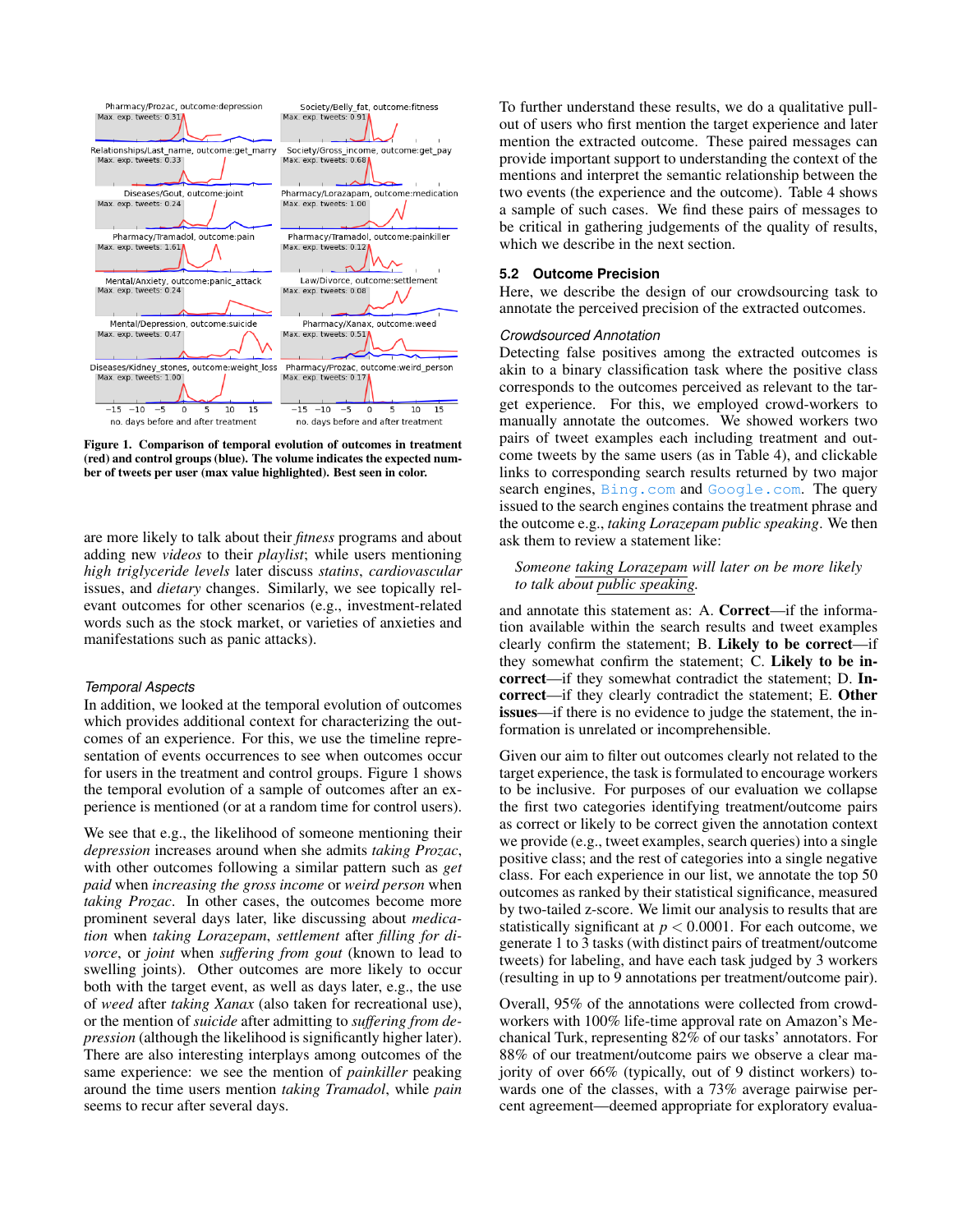| <b>Outcome</b>                                  | Count | Effect%                           | Z-Score                   | Outcome            | Count                                 | Effect%                            | Z-Score | Outcome      | Count | Effect% | Z-Score |
|-------------------------------------------------|-------|-----------------------------------|---------------------------|--------------------|---------------------------------------|------------------------------------|---------|--------------|-------|---------|---------|
| <b>Investing: Investment</b><br><b>Business</b> |       | <b>Health Pharmacy: Lorazepam</b> |                           |                    | <b>Society</b> Relationships: Divorce |                                    |         |              |       |         |         |
| market                                          | 15457 | 14.9                              | 111.22                    | ativan             | 24                                    | 17.4                               | 14.II   | your_summer  | 50    | 10.1    | 14.13   |
| investor                                        | 3253  | 6.1                               | 104.77                    | depression_mention | 23                                    | 11.8                               | 11.02   | ex_husband   | 22    | 4.5     | 12.53   |
| stock                                           | 15847 | 15.2                              | 94.94                     | take_med           | 24                                    | 12.8                               | 10.18   | summer_get   | 51    | 9.0     | 12.51   |
| stock_market                                    | 2867  | 5.6                               | 93.38                     | one_morning        | 24                                    | 14.2                               | 9.94    | url_divorce  | 23    | 4.8     | 12.24   |
| property                                        | 6315  | 7.1                               | 83.84                     | anti_depressant    | 28                                    | 12.3                               | 9.29    | attorney     | 37    | 4.8     | 10.97   |
| business                                        | 27272 | 15.7                              | 82.03                     | doctor_prescribe   | 21                                    | 10.2                               | 8.99    | marriage     | 286   | 13.1    | 10.46   |
| profit                                          | 4880  | 6.2                               | 81.07                     | depressant         | 30                                    | 12.3                               | 8.91    | marry        | 851   | 22.5    | 10.34   |
| financial                                       | 5860  | 6.3                               | 78.90                     | take_mg            | 29                                    | 13.7                               | 8.91    | tunnel_come  | 15    | 3.8     | 10.09   |
| company                                         | 18897 | 12.7                              | 78.72                     | benzo              | 21                                    | 10.6                               | 8.73    | lawyer       | 81    | 6.8     | 9.98    |
| fund                                            | 6979  | 7.4                               | 78.66                     | help_have          | 33                                    | 10.9                               | 8.58    | yr           | 257   | 11.6    | 9.8     |
| <b>Health\Diseases: Gout</b>                    |       |                                   | Society Issues: Belly fat |                    |                                       | <b>Health Mental: Anxiety</b>      |         |              |       |         |         |
| flare_up                                        | 35    | 4.1                               | 12.33                     | burn               | 156                                   | 62.2                               | 8.96    | attack       | 23650 | 17.3    | 55.14   |
| uric_acid                                       | 27    | 2.9                               | 10.36                     | ab_workout         | 13                                    | 8.5                                | 5.82    | separation   | 5026  | 6.8     | 43.37   |
| uric                                            | 28    | 2.9                               | 10.11                     | workout_lose       | 13                                    | 8.5                                | 5.82    | have         | 86166 | 3.0     | 32.42   |
| flare                                           | 81    | 4.9                               | 9.92                      | help_burn          | 8                                     | 11.1                               | 5.82    | have_social  | 2381  | 3.7     | 28.57   |
| big_toe                                         | 38    | 2.9                               | 9.86                      | add_video          | 26                                    | 14.0                               | 5.75    | panic_attack | 4027  | 4.4     | 28.56   |
| joint                                           | 301   | 7.2                               | 7.22                      | url_playlist       | 26                                    | 14.0                               | 5.75    | anxious      | 5034  | 4.7     | 27.03   |
| aged                                            | 32    | 1.7                               | 6.51                      | fitness            | 39                                    | 18.6                               | 5.51    | panic        | 8269  | 5.6     | 26.77   |
| correlation                                     | 45    | 2.8                               | 6.11                      | ab                 | 43                                    | 19.1                               | 5.51    | mom          | 46259 | 4.2     | 25.09   |
| bollock                                         | 53    | 2.5                               | 5.96                      | playlist_mention   | 30                                    | 15.3                               | 5.39    | give_me      | 37173 | 6.6     | 25.04   |
| shite                                           | 108   | 3.4                               | 5.93                      | biceps             | 7                                     | 4.7                                | 4.74    | literally    | 37692 | 4.3     | 24.36   |
| <b>Health\Diseases: Triglycerides</b>           |       |                                   | Society Law: Notary       |                    |                                       | <b>Business</b> Financial: Pension |         |              |       |         |         |
| vour_risk                                       | 46    | 24.8                              | 18.12                     | please_see         | 147                                   | 9.6                                | 10.44   | tax          | 1334  | 18.9    | 18.89   |
| statin                                          | 48    | 23.1                              | 17.69                     | property_mention   | 89                                    | 7.0                                | 10.22   | retire       | 675   | 15.6    | 17.97   |
| lower                                           | 120   | 35.9                              | 17.18                     | my_answer          | 246                                   | 14.6                               | 9.82    | budget       | 762   | 14.0    | 17.05   |
| cardiovascular                                  | 54    | 23.0                              | 16.72                     | url_legal          | 68                                    | 6.2                                | 9.54    | benefit      | 920   | 14.7    | 15.82   |
| healthy_diet                                    | 55    | 19.3                              | 16.54                     | refinance          | 74                                    | 6.5                                | 9.22    | vote         | 1278  | 13.9    | 15.57   |
| fatty_acid                                      | 29    | 18.3                              | 16.37                     | can file           | 78                                    | 5.8                                | 8.80    | government   | 876   | 11.5    | 15.47   |
| help_prevent                                    | 73    | 26.9                              | 16.01                     | please_check       | 192                                   | 9.3                                | 8.80    | financial    | 673   | 13.7    | 15.22   |
| risk_factor                                     | 33    | 18.3                              | 15.55                     | attorney           | 449                                   | 12.6                               | 8.47    | income       | 619   | 12.3    | 14.87   |
| fish_oil                                        | 48    | 24.4                              | 15.42                     | mortgage           | 329                                   | 12.6                               | 8.33    | report       | 1125  | 13.7    | 14.7    |
| inflammation                                    | 78    | 25.1                              | 15.30                     | obtain             | 243                                   | 9.1                                | 7.97    | investment   | 490   | 10.4    | 14.28   |

<span id="page-7-1"></span>Table 3. Most significant 10 outcomes following selected events.

| Treatment                    | Example tweet                                                                              | Outcome      | Example tweet                                                                                              |
|------------------------------|--------------------------------------------------------------------------------------------|--------------|------------------------------------------------------------------------------------------------------------|
| Dealing with jealousy issues | <i>ironically, u ask why I have jealousy issues</i>                                        | wake up      | <b>@user I need u to wake up because im bored</b>                                                          |
| Suffering from depression    | if u think depression is eccentric or cute u<br>can have mine bc i dont wanna deal with it | self<br>harm | Quser dont self harm, remember yr worth so<br>much better, u dont deserve this pain, stay safe             |
| Suffering from anxiety       | if hadnt spent years dealing with anxiety, I<br>wouldnt have my sense of humor             | yelling      | dont have anger issues at all, really happy when<br>yelling at people                                      |
| Paying credit card debts     | seriously, my soul was deep hurt when I<br>paid that credit card bill                      | apartment    | Im checking some apartments in NYC lol                                                                     |
| Having high blood pressure   | $\omega_{user}$<br>really<br>but<br>have<br>do<br>high blood pressure!                     | stress       | had a heart mri and the news are as good as they<br>can be. much stress is now removed from my life        |
| Having gout                  | <b>@user I know I have gout</b>                                                            | uric         | is the increase in <u>uric</u> acid production in blood,<br>forming crystals and depositing them in joints |

<span id="page-7-0"></span>Table 4. Paired treatment and outcome messages for selected users, carefully paraphrased for anonymity.

tions such as ours [\[73\]](#page-15-21)—and a Krippendorff Alpha agreement coefficient of 0.45—indicating a moderate agreement  $[86]$ .<sup>[12](#page-7-2)</sup> We surmise that crowd-workers collectively provide reliable labels at a volume that it would be otherwise costly to obtain, concurring with Olteanu et al. [\[74\]](#page-15-6).

## *Measuring Precision*

With these annotations, we define the *precision* of our results as the fraction of outcomes *perceived as* relevant to the experience:  $P = \frac{\{discovered outcomes\} \cap \{relevant outcomes\}}{\{discovered outcomes\}}$ . While our {*discovered outcomes*}

system outputs up to 20k likely outcomes, most applications would only consider the topmost results. Thus, we measure precision at a given cut-off rank N (precision at N, *P*@*N*).

Results: Figure [2\(](#page-8-0)a) shows the precision variation at different cut-offs across experiments. We notice a drop of 10– 20% in precision from the top 5 to the top 20 outcomes with the median precision dropping from close 80% to about 50%, followed by a slower overall decay. Yet, even after the top 30, the discover outcomes attain an average perceived precision of over 50%. These results have two main takeaways: overall, the discovered outcomes tend to attain good precisions scores across experiences, which correlate with their effect size. Figure [2\(](#page-8-0)b) shows how P@10 varies across domains—ranging from over 55% to 100% on average per

<span id="page-7-2"></span><sup>12</sup>Note that the Krippendorff Alpha coefficient yields lower agreement scores than the more popular Cohen Kappa cofficient (when applicable) [\[86\]](#page-16-13). Further, both Krippendorff Alpha coefficient and pairwise percent agreement scores significantly penalize disagreement, even when there is a clear majority that agrees on a label.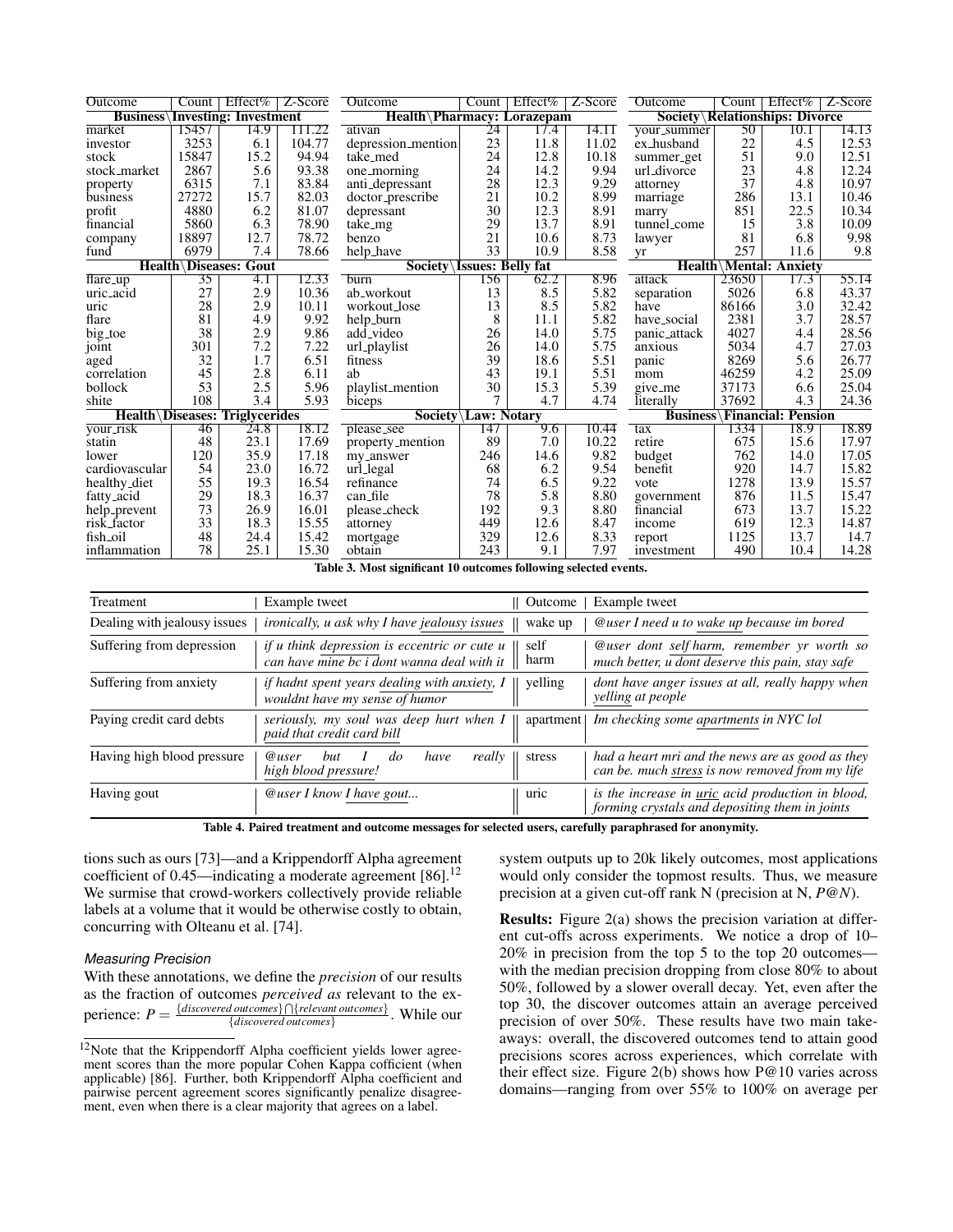

(a) Distribution of P@N values. The boxplots summarize the precision@N across all experiences in our list. Red lines represent the median, while dots the mean.



(b) P@10 across domains. Only experiences with over 30 treated users (grayed out in Table. 1) are considered.



<span id="page-8-0"></span>(c) P@10 vs the number of treated users for each experience in our data collections.

Figure 2. Variations in precision (a) across top N outcomes; (b) across events and domains; and (c) with data volume. Outcomes are ranked by their z-scores.

domain, with higher P@10 being obtained for events in the business domain; and lower for the pharmacy and relationships subdomains. Figure [2\(](#page-8-0)c) shows that the perceived precision varies with the data volume it was computed on. We find that data volume is a strong factor in the resultant quality of extracted outcomes. This partially explains the variance of P@10 across domains. However, other factors, such as errors in the semantic interpretation of words and domain-specific biases in the likelihood of users to mention certain outcomes might also play a factor in this domain variance.

To calibrate the quality of our results, we also compute a within-individual analysis as a baseline, comparing the words that are more likely to be mentioned after treatment as compared to before treatment by the treated users. Across all our domains, this analysis produced results with low statistical significance (only 56 outcomes across all 39 situations had

a z-score  $> 2.5$ ). Our crowdsourced workers found the results to be of low precision as well. The top 10 results of the situations within the health-diseases subdomain, for example, had a precision of 0.19 (compared to 0.71). Inspecting the errors made by this baseline technique across domains, we found that many were due to temporally-correlated events (e.g., Mother's Day) or trending memes, that happened to occur after most individuals had mentioned the treatment experience. Our analysis, by comparing to a control group from the same period, can discount such temporal confounds.

Error Analysis: The cases in which the outcomes terms were perceived as incorrect by our crowd-workers appear to be related to various extrinsic elements shaping the social media communications of different groups of users, such as the release of songs, books or movies, or other newsworthy events. For instance, our system extracted "*chiraq*" (a film, a song and Chicago's nickname) as an outcome for *taking promethazine* due to the overlap of our collection with the release of a song remix Chiraq[13](#page-8-1) which lyrics say "*I be slowed down off promethazine*". Other outcomes perceived as incorrect include: (1) lexical ambiguous terms such as the outcome "*joint*" for users *having gout*—while people with gout can experience swelling joints, some tweets made reference to, e.g., restaurant joints or shared activities; (2) irrelevant terms such as the outcome "*vampire*" derived for users that have *installed a garbage disposal* where the outcome tweets seem unrelated to the target event, or (3) when the target event attracts the attention of organization accounts typically tweeting about related products, which appear as treated users in the corresponding collections (e.g., accounts of investment companies are included among the users that have *invested their money*).

Thereby, we note that while our use of a qualitative context to understand the specific meaning of an ambiguous term including major splits when multiple meanings are used helps with the interpretation and validation of the results, it does not help the statistical analysis itself. To further improve the precision of our results, additional steps to remove nonhuman accounts by e.g., training a classifier to detect organization accounts [\[66\]](#page-15-22), or to apply existing natural language processing techniques that carefully resolve lexical ambiguities by e.g., considering the context in which they are used or by leveraging existing networks of concepts [\[13,](#page-13-20) [49\]](#page-14-20), are needed before the statistical processing.

# **5.3 Outcome Coverage**

To measure how well our extraction of treatment/outcome pairs covers known conceptual and causal relations, we contrast them with (a) available concepts and the relations they share from a large knowledge base, ConceptNet5 [\[91\]](#page-16-1), and with (b) phrases that frequently co-occur with the experience terms in web search queries from <Bing.com>. This section evaluates the overall coverage of outcomes, with the coverage of relations being deferred to ([§5.4\)](#page-10-1).

<span id="page-8-1"></span><sup>13</sup>http://genius.com/Prico-x-lil-mister-x-billionaire-black-x-swaggdinero-chiraq-remix-lyrics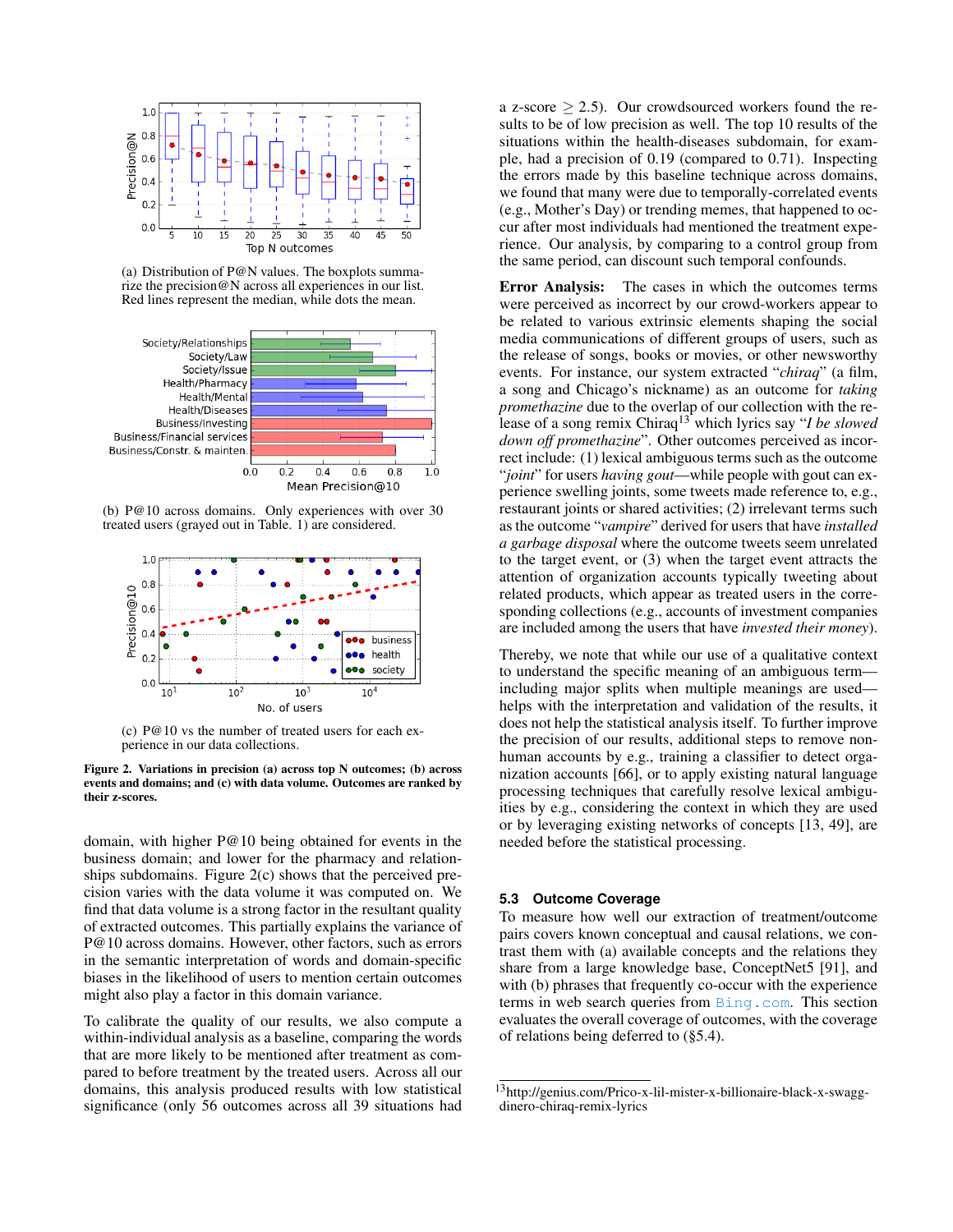

(a) The percentage of covered concepts across domains. We include only the sub-domains with at least 3 experiences for which our analysis succeeded.



(b) The fraction of covered concepts according to the treatment effect for the Health/Mental subdomain (cumulative). All domains follow a similar distribution.

<span id="page-9-2"></span>Figure 3. Coverage of related concepts in ConceptNet. The *conceptoutcome similarity* has been set to 0.5.

**ConceptNet5**<sup>[14](#page-9-0)</sup> is a source of general human knowledge modeled as a large semantic graph [\[61\]](#page-15-23) including 3.9 million concepts linked by 12.5 million edges [\[91\]](#page-16-1). While the first version mainly relied on data from the Open Mind Common Sense project [\[90\]](#page-16-14), now ConceptNet5's sources range "from dictionaries to online games" [\[91\]](#page-16-1), including DBPe-dia [\[7\]](#page-13-21), English Wiktionary<sup>[15](#page-9-1)</sup>, and WordNet 3.0 [\[38\]](#page-14-21). Each edge (or relation) in ConceptNet5 graph is associated with an *edge weight* that indicates the (quality and) confidence in the relation (the bigger the more knowledge sources confirms it).

To appraise the coverage of ConceptNet5 concepts, we limit our analysis to concepts found within a radius of 3 from the corresponding concepts to the target experience in the graph, which we refer to as *related concepts*. We do so as while one outcome (here concept) can lead to another, as we go further away from a given concept in the graph, qualitatively, fewer of the newly discovered concepts are obviously related to it (this is visible in our comparison with a higher fraction of concepts covered at a radius of 1 vs. 3, with the coverage dropping up to 40%). Furthermore, since some of the automatically inferred outcomes in ConceptNet can be spurious [\[91\]](#page-16-1), we also limit our evaluation to those relations with a corresponding *edge weight* higher than 1. The resulting number of *related concepts* for each target experience varies from a few tens (for narrow concepts like *living trust* and *notary*) to thousands (for broader concepts like *jealousy* or *depression*).



<span id="page-9-3"></span>Figure 4. Fraction of outcomes that appear in the top 1000 most popular queries referring to the target experience by treatment effect rank (or index) across domains.

Coverage of concepts: Using this data we first measure the fraction of *related concepts* similar to at least one of the discovered outcomes. To assess the *concept-outcome similarity* between a discovered outcome and a *related concept* we use a tf-idf based similarity, which weights the overlapping terms by their tf-idf score treating each ConceptNet concept (typically containing several terms) as a document.

Figure [3\(](#page-9-2)a) shows how the coverage of related concepts varies across domains, with the highest coverage being attained for the Pharmacy subdomain  $(>50\%)$  and Society/Law domain; while the lowest is obtained for the Society/Relationships  $(42\% - 47\%)$  and Mental health  $(41\% - 47\%)$  subdomains also the subdomains with the highest number of related concepts. Figure [3\(](#page-9-2)b) shows we achieve higher discovery rates for outcomes with larger treatment effects, discovery rates that slow down as the treatment effect is less visible—the curve starts to flatten out after about 3000 outcomes by treatment effect, and at about 30% of related concepts covered. This trend is representative for all tested domains.

Outcomes Occurrence in Search Logs: Popular web search queries can be seen as a proxy for the general knowledge or beliefs about given topics. In other words, many users searching for, e.g., "*prostate cancer hormone therapy*" indicates that hormone therapy methods are known to be related to prostate cancer, or that users have, at least, heard about them before [\[77\]](#page-15-10). To understand if and how much the discovered outcomes capture common knowledge, we search them in phrases frequently co-occurring with the target experience phrase in popular web search queries, and measure the fraction of discovered outcomes that users search for along with the treatment phrase:  $K = \frac{\{discovered\ outcomes\} \cap \{known\ outcomes\}}{\{discoversd\ outcomes\}}$ a outcomes<sub>*}*</sub> | {{known outcomes}</sup>,<br>{discovered outcomes} where the *known* outcomes occur in the most frequent 1000 search queries that reference the experience.

Figure [4](#page-9-3) shows how this score varies with the treatment effect. The top outcomes by treatment effect co-occur most frequently with the target experience within the top 1000 search queries by popularity (32%–60% of outcomes being covered across domains). However, we also notice a sudden drop followed by a brief increase and a slow decay. This might indicate that while a few top outcomes with the highest treatment effects are likely to be known by users, this is not the case for the rest of the discovered outcomes.

<span id="page-9-0"></span><sup>14</sup>http://conceptnet5.media.mit.edu/

<span id="page-9-1"></span><sup>15</sup>http://en.wikitionary.org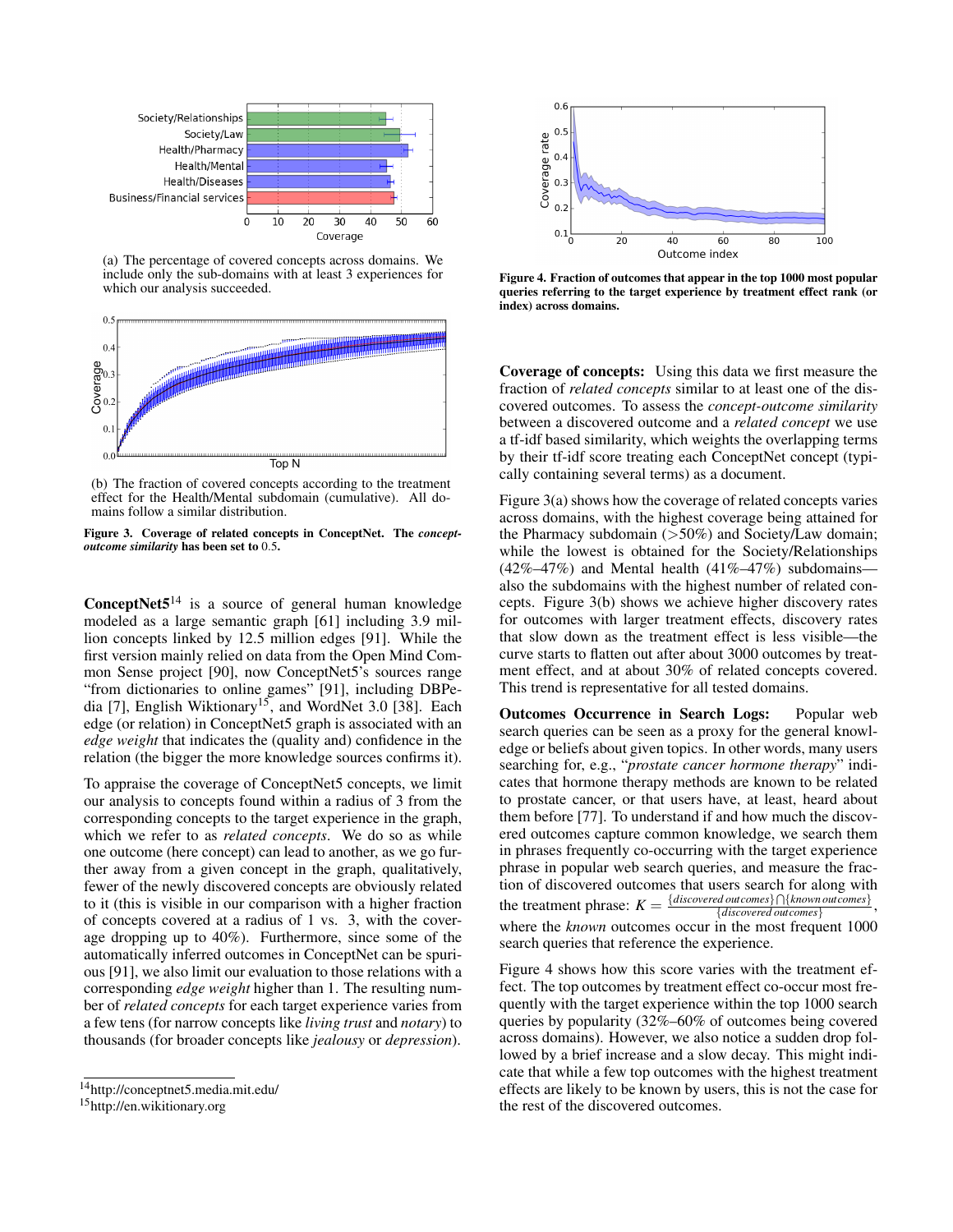# <span id="page-10-1"></span>**5.4 What Kinds of Outcomes are Discovered?**

In ConceptNet5, the relations between concepts are categorized across a variety of types, capturing both conceptual and descriptive relations, e.g., *IsA, DerivedFrom* or *SimilarTo*, as well as more causal like relations, e.g., *Causes, HasSubEvent* or *MotivatedByGoal*. Example relations include [*xanax IsA prescription drug*], [*xanax UsedFor anxiety*] and [*divorce CausesDesire drink*]. Though all knowledge bases are incomplete, ConceptNet5's taxonomy is useful to gain insights into the kinds of outcomes we uncover.

Across all domains, the relations that get the highest coverage—typically with 40% to 65% of the Concept-Net's relations being covered—are: *HasFirstSubevent, Has-Subevent, MotivatedByGoal, HasPrerequisite, CapableOf, Desires, Causes*. Figure [5](#page-11-1) shows the distribution of coverage for the Pharmacy subdomain across relation types. In general, our results are more likely to cover causal relations, including implementation steps (*HasSubEvent, HasFirstSubEvent, HasLastSubEvent*), motivations and prerequisites (*MotivatedByGoal, HasPrerequisite*), and implications (*Desires, Not-Desires, CapableOf, UsedFor*). In contrast, our results do not cover more conceptual and descriptive relationships as well, including things that cannot be done (*NotCapableOf*), and alternate names and similar actions (*DefinedAs, RelatedTo, IsA, SimilarTo*). Further, we notice that the relations for which this distinction is most prominent (with a gap of up to 6 percentage points between the original distribution of relations in ConceptNet5 vs. the one of the covered relations), e.g., *CapableOf, Desires, NotDesires*, also benefit from higher coverage rates of more than 50%.

These results indicate that our framework can distill outcomes that share a mixture of relations with the target experience. Note that different relation types might be of interest to different stakeholders. For instance, an individual diagnosed with anxiety might be interested in learning about likely, yet *not desired*, symptoms (e.g., *panic attacks* or a *nervous breakdown*), while someone diagnosed with gout may want to know that this is *related to* high levels of *uric acid* and his *joints* may be affected as a result. On the other hand, a policy-maker may rather be interested in learning about realworld use cases for various drugs—e.g., our results for Xanax indicate that while this drug is typically *used for* medicinal treatment of *anxiety*, others mention *smoking weed* and *getting drunk* around the time they take Xanax, indicating recreational usage. (emphasis added to outcomes and relations extracted by our framework)

## <span id="page-10-0"></span>**6. DISCUSSION AND FUTURE WORK**

## **6.1 Future Work, Limitations & Challenges**

Our systematic examination of a diverse set of situations on which people report on Twitter shows that social media is a promising source of data for general-purpose outcome identification. The general patterns we found here lay the foundations for future studies exploring in greater detail specific types of situations such as related to mental health, drug prescription, or relationship issues. However, we note that there are a number of challenges that remain to be addressed, which we elaborate next and hope to address in future work:

#### *User Timelines & Outcome Inference*

Our analysis aims to identify outcomes that are more likely to be mentioned following personal experiences. However, it is important to note that while we borrow propensity score analysis from the causal inference literature, our application of this technique is not a causal analysis, as two key assumptions may not hold: First, all confounding variables must be included in the observed covariates (the terms used by a user). Yet, while high-dimensional propensity score analyses, such as ours, are more likely to capture those variables correlated with confounding variables, it is difficult to argue that all relevant aspects of individuals' lives are captured in their Twitter streams. Second, the stable unit treatment value assumption (SUTVA) must hold—that is, one person's outcome must be independent of whether another person had the target experience. However, a typical conversation on some topic may, e.g., contain retweets or use same hashtags. It is, thus, plausible that one person's use of a term could indeed have some effect on others in the community. Without additional domain knowledge to assert these assumptions, we cannot in general make causal interpretations of our results.

Further, given that our study focuses on a predefined period of three month, our evaluation is likely to miss medium and longer-term outcomes that emerge towards the end of this period or long-after. On the other side, since our analysis relies on months-long statistics, we are also likely to miss more fine granular phenomena such as at the level of hours, minutes or seconds. To distill such outcomes—entailed when interested in the effect of short-term-impact events such as drinking a coffee or taking a nap—shorter time periods should be considered for the statistical analysis.

Other future work includes extending our techniques to represent and analyze continuous-valued events and actions (for example, events where people report jogging or biking for *n* miles) as well as properly representing the structure and importance of repetition and duration of long-lasting experiences. Accounting for other factors known to influence outcomes, such as social support and environmental factors is also important. Better characterization of abstract outcomes, such as changes in a person's behaviors, mood, language, likelihood to engage with others or to disclose sensitive information is another rich avenue for future research. Deeper exploration of heterogeneous treatment effects is also necessary to help individuals understand the implications of situations and actions.

## *Data & Population Biases*

Our study relies on social media timelines to depict personal experiences. This ignores population and various selection biases [\[47,](#page-14-22) [52\]](#page-14-23). As future research succeeds to characterize the propensity of individuals to variably report information, we may improve our analysis by incorporating this heteroskedasticity within a weighted propensity score analysis.

In addition, while we focus our analysis on a single source of social media data, we strongly believe that fusing multiple data sources is important to building a more complete picture of the outcomes of situations and actions. The reason is that different social media tend to provide a different range of in-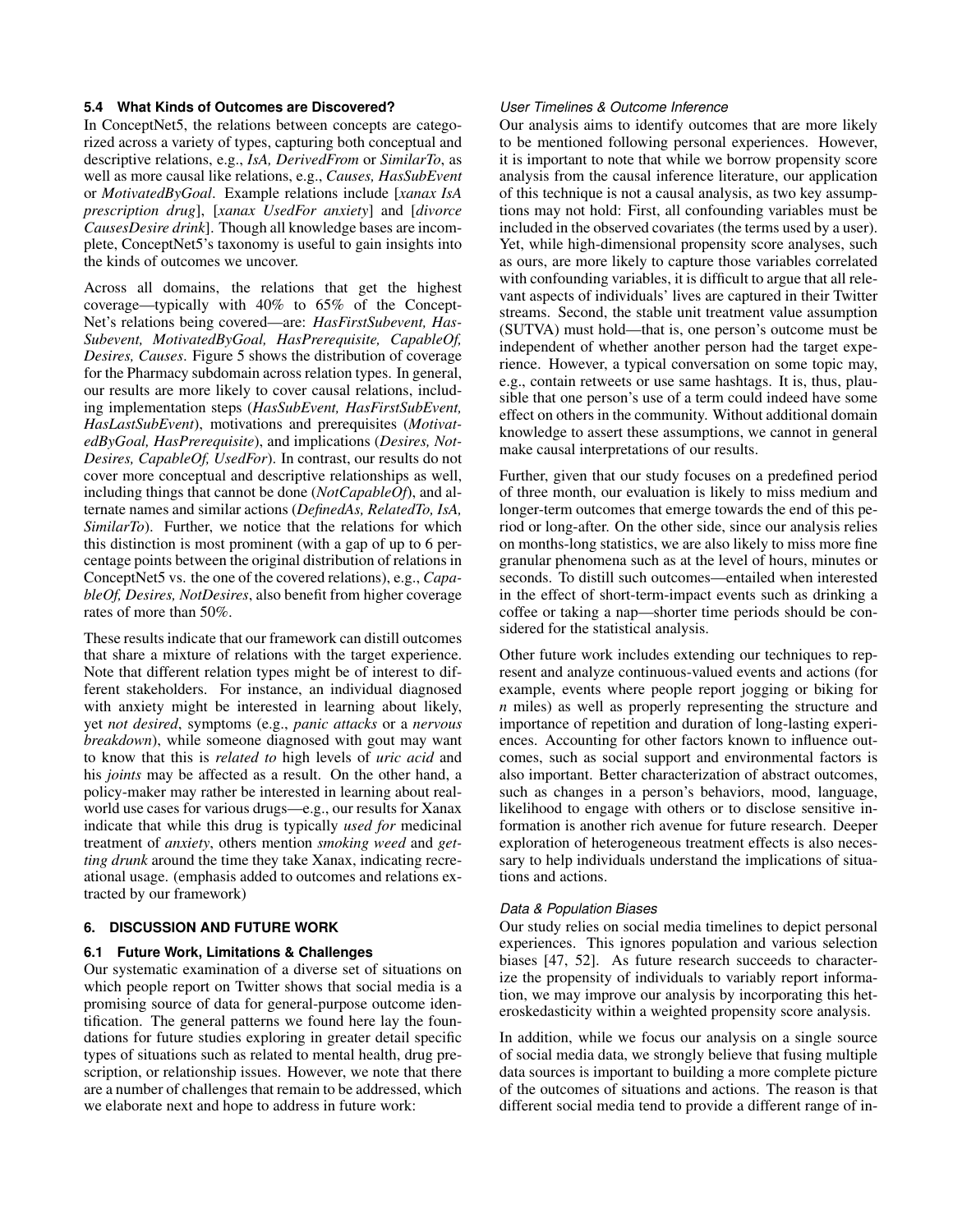

<span id="page-11-1"></span>Figure 5. Distribution of coverage across the types of relations available in ConceptNet5 (Health/Pharmacy).

sights, which depends on the overall ecology of each platform (e.g., norms or functional affordances) [\[94\]](#page-16-15). For instance, on relatively anonymous sites like Reddit, users are more likely to make sensitive and personal disclosures, compared to more public spaces such as Twitter [\[89\]](#page-16-16); while data from specialty sites like LinkedIn may provide better insights about professional development after taking a certain job [\[95\]](#page-16-17). Our framework can accommodate and integrate alternative or multiple data sources that are temporal in nature (i.e., timestamped messages with user identifiers). The two main elements that may require adaptation are the treated users' identification and data pre-processing heuristics—depending on the characteristics of the messages shared on each platform (e.g., use of language, length, or eloquence).

## *Scalability & Interpretability*

Furthermore, it is worth noting that while we have not discussed scalability and performance aspects of our work, ensuring that our techniques can be applied to a web-scale corpus is also critical to many application scenarios.

Depending on how they are presented, results of automated inferences such as ours may be perceived as authoritative. Thus, another important challenge is how to avoid spreading any misleading information, or perpetuating existing misconceptions—two important research questions on their own. To minimize such risks, future work should consider integrating solutions that locate and filter out social media messages deemed as untrustworthy before applying the statistical analysis (see e.g., [\[20\]](#page-13-22)); assigning different weights to data coming from different users according to their overall trustworthiness or their topical authority [\[48\]](#page-14-24); or augmenting our results with additional information about the users that mention certain outcomes [\[69\]](#page-15-24).

Finally, as others have also noted [\[36\]](#page-14-2), alone, data-driven in-ferences about human behavior (even when correct<sup>[16](#page-11-2)</sup>) are often insufficient: simply observing patterns in the data will not make them immediately useful or interpretable. An important area left unexplored in this paper is how information about outcomes can best be used and presented to aid people in specific application scenarios, and the implications of these application patterns for the analysis framework itself. A key factor in visualizing the results of our analysis will be to clearly present supporting context (e.g., qualitative sampling and contextual summarization) that support individuals and

policy-makers with semantic knowledge of the domain in interpreting the discovered outcomes. Future work should also consider highlighting within strata outcomes as well (e.g., outcomes occurring for users with a similar propensity for being in a situation), as they may help understanding potentially divergent and heterogeneous treatment effects.

## <span id="page-11-0"></span>**6.2 Potential Applications of Outcomes**

Social learning theory emphasizes that learning often occurs through the "*observation of other people's behavior and its consequences for them*" [\[10\]](#page-13-23). Economists have also noted that when individuals face somewhat similar decisions (e.g. similar alternatives, information availability and payoffs), they look to learning from the decisions and actions of others [\[15\]](#page-13-24). Research on social media use has also found evidence of social learning [\[18\]](#page-13-25): users monitor and adapt their behavior to what other users are doing. In addition, observing the decisions of others can also explain various human phenomena such as when and why mass convergent behavior is prone to fads and errors, and can, thus, offer important in-sights to economists, policy-makers, and others [\[15,](#page-13-24) [28,](#page-14-0) [31\]](#page-14-17).

This points us to an interesting juxtaposition: The potential outcomes we uncover can support individuals in investigating and learning about the situations they are in. It can provide insights about unknown or poorly understood situations, can come in support of existing decisions, or can provide different perspectives in case of familiar situations. Yet, leveraging such insights is not limited to individuals; it can also provide important cues into collective behavior and tendencies in the context of various situations, and this can be beneficial for those asking questions of societal importance.

Next, we outline these directions through a couple of examples from *our* results ([§5.1\)](#page-5-6). We note that while we characterize the cues that can be extracted from social media about the outcomes of different experiences, and discuss possible applications, *our work does not make financial, legal or medical claims about the experiences we examine*.

## *Application for Individuals*

First, we believe that individuals may benefit from the kind of outcomes we uncover. For instance, prior work on online health communities indicates that new patients seek experience-based information from others in similar situations for advice, or to validate their feeling or life decisions [\[34,](#page-14-7) [50,](#page-14-25) [64\]](#page-15-25). In such a scenario, our work can support

<span id="page-11-2"></span> ${}^{16}E.g.,$  they correctly distill true relations from spurious correlations or relations due to coincidence or lurking factors.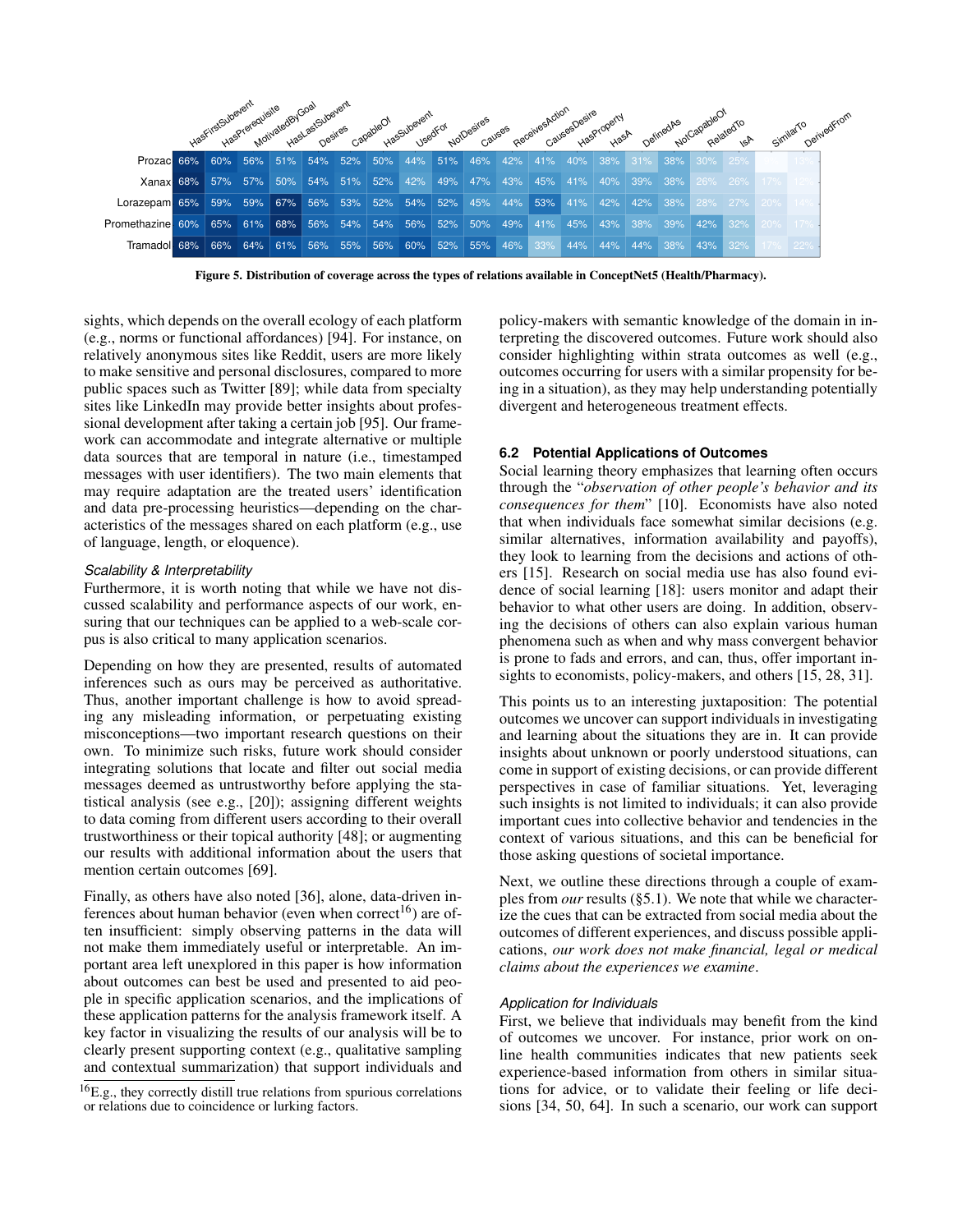users in exploring the type of issues others in similar situations are likely to be concerned with such as physical location and flare ups of symptoms when *suffering from gout*, or *cardiovascular* issues and *dietary* choices when having high triglyceride levels. Users may be interested in similar explorations for other important life events as well: e.g., people planning their retirement may be interested in knowing that others having a *pension* are more likely to mention about *taxes*, *benefits* and *health care*.

Further, even when the outcomes of an action or situation are known, aggregated statistics about their likelihood can prove informative for those seeking information about them: someone *taking Prozac* to treat a depressive episode might feel relieved to know that while the likelihood of mentioning *depression* is high among others *taking Prozac*, the incidence of these mentions tends to quickly fade away after the treatment starts. Similarly, those considering *taking Tramadol* (a powerful pain killer for around-the-clock pain treatment) may benefit from knowing that the mentions of *pain* reoccur at about one week after the mentions of *taking Tramadol*.

Apart from helping individuals understand new situations, information about potential outcomes can also be used to support them in achieving goals or making decisions. To aid goal achievement, prior research has leveraged crowdsourcing and friend-sourcing to create action plans, showing that it can help improve behavior [\[2,](#page-13-1) [60\]](#page-15-26). Yet, involving others in creating action plans can be taxing due to worries about disclosing information or being judged [\[2\]](#page-13-1). We see such techniques as complementary to our work, as mining action-outcomes from social media can reduce the manual effort required to scale their generation of action plans for a broader set of scenarios, as well as the amount of information individuals would need to disclose. Crowdsourcing has also been used to elicit common-sense contexts that can aid in social media interpretation [\[56\]](#page-15-27). Such mechanisms, modified for scalability, could aid our identification and interpretation of situation, actions and outcomes in social media.

# *Application for Policy-makers & Others*

While our work is motivated primarily by the desire to help individuals understand their situations and the possible implications of their actions on a need basis, there is also an opportunity to use this kind of analysis to better understand behavioral phenomena of societal importance, third-party interventions and other policy questions. For instance, learning about the concerns (and their likelihood) of people *having a pension* within a given time period is not only informative for individuals, but it is also an important source of information for policy-makers [\[29\]](#page-14-26). In addition, insights such as when someone is more likely to talk about *suicide* after admitting to *suffering from depression* can be used to trigger requests for support from clinical experts [\[27\]](#page-14-14). Other example, for pharmaceutical and public health research, such a source of information can help with understanding drug uses that fall beyond the drug prescription (as we have found about *Xanax*).

Further, large, quantitative analyses such as ours can complement small-scale qualitative or survey-based studies of social phenomena (e.g., see [\[23,](#page-13-8) [34\]](#page-14-7)), and vice-versa. For instance, both the design and the findings of a survey on how people cope with being diagnosed with a disease (or with any other critical life event), may benefit from insights about what topics patients are more likely to talk about after a diagnosis (e.g., *weight loss* after reporting to have *kidney stone*), as well as when they are more likely to talk about them (e.g., the mentions about *weight loss* start to become prominent after about a week). Insights about topics of interest may inform what questions are being asked, while insights on temporal dynamics may be used to align patients answers with timedependent-episodes [\[39\]](#page-14-10).

# **7. CONCLUSIONS**

Through the analysis of the combined experiences of hundreds of millions of people, as reported on social media, we can gain insights into the long-tail of critical and everyday situations that individuals, policy-makers and scientists are interested in more fully understanding. We believe there are opportunities here to build a wide variety of applications that aid individuals' decision-making, goal achievement, and sensemaking of unfamiliar situations, as well as complementing existing methods available to policy makers attempting to understand societally important situations as well.

In this paper, we focused on open questions related to the quality and kinds of experiences that people are more likely to mention on social media after reporting a targeted experience. To answer these questions, we studied outcomes discovered from social media after people reported situations selected from a broad variety of domains. Our results showed that the discovered outcomes attain a high precision (65–88% relevance), which correlates with their measured treatment effect, and that the overall quality of results is tied to the initial data volume, where fewer than 100s of users experiencing an outcome provides poorer quality results. We also find that causally related concepts are more likely to be discovered than conceptual or semantically related concepts. These results indicate that such outcome information is meaningful and relevant, and that social media timelines are indeed a valuable resource for understanding how a broad variety of common and critical situations unfold over time.

Ethical Considerations: Some of our analyzed domains are sensitive (e.g., mental health issues), and even efforts to help (as ours) what could be considered *vulnerable groups* should be carefully scrutinized for ethical challenges and other risks. At no point in our analysis did we identify or attempt to identify the real identities of these users—we worked with aggregated results and saw only hashed user IDs when we extracted messages for annotation. In addition, we carefully paraphrased for anonymity the text of all tweets we give as examples in this paper.

Reproducibility: For tweet IDs and the list of phrases used to locate relevant users for each of the personal experiences included in our study, please see [https:](https://www.microsoft.com/en-us/research/publication/distilling-outcomes-personal-experiences-propensity-scored-analysis-social-media) [//www.microsoft.com/en-us/research/](https://www.microsoft.com/en-us/research/publication/distilling-outcomes-personal-experiences-propensity-scored-analysis-social-media) [publication/distilling-outcomes-](https://www.microsoft.com/en-us/research/publication/distilling-outcomes-personal-experiences-propensity-scored-analysis-social-media)

[personal-experiences-propensity-scored](https://www.microsoft.com/en-us/research/publication/distilling-outcomes-personal-experiences-propensity-scored-analysis-social-media)[analysis-social-media](https://www.microsoft.com/en-us/research/publication/distilling-outcomes-personal-experiences-propensity-scored-analysis-social-media).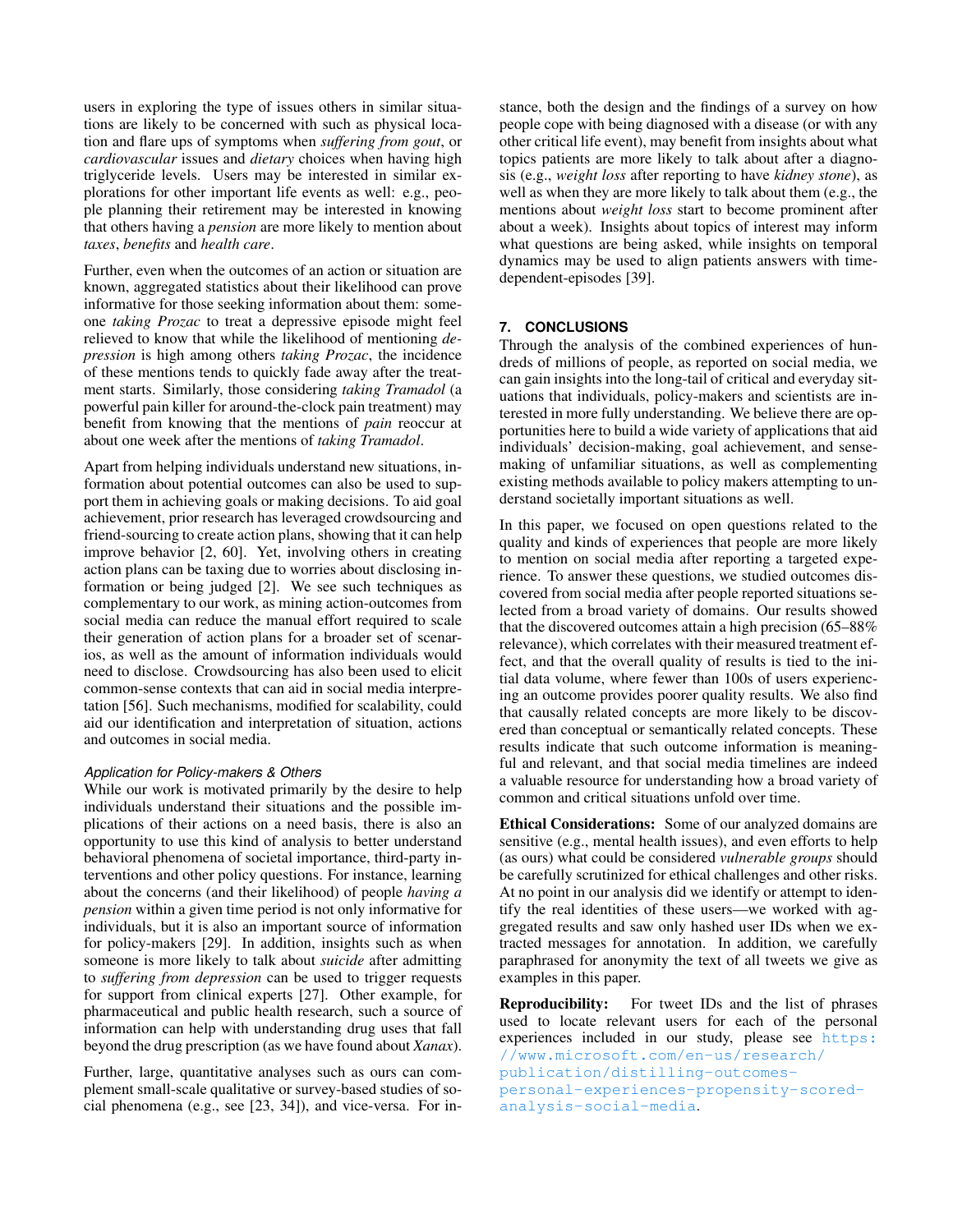Acknowledgments: We are grateful to Matthew Richardson for fruitful discussions, insight and expertise that greatly assisted this research.

# <span id="page-13-7"></span>**8. REFERENCES**

- 1. Sofiane Abbar, Yelena Mejova, and Ingmar Weber. 2015. You tweet what you eat: Studying food consumption through twitter. In *Proc. of the ACM Conf. on Human Factors in Computing Systems*. 3197–3206.
- <span id="page-13-1"></span>2. Elena Agapie, Lucas Colusso, Sean A Munson, and Gary Hsieh. 2016. PlanSourcing: Generating Behavior Change Plans with Friends and Crowds. In *Proc. of the ACM Conf. on Computer-Supported Cooperative Work & Social Computing*. 119–133.
- <span id="page-13-0"></span>3. Zahra Ashktorab and Jessica Vitak. 2016. Designing Cyberbullying Mitigation and Prevention Solutions through Participatory Design With Teenagers. In *Proc. of the ACM Conf. on Human Factors in Computing Systems*. 3895–3905.
- <span id="page-13-11"></span>4. Sitaram Asur and Bernardo A Huberman. 2010. Predicting the future with social media. In *IEEE/WIC/ACM Conf. on Web Intelligence and Intelligent Agent Technology*. 492–499.
- <span id="page-13-13"></span>5. Susan Athey and Guido W Imbens. 2006. Identification and inference in nonlinear difference-in-differences models. *Econometrica* 74, 2 (2006), 431–497.
- <span id="page-13-14"></span>6. Susan Athey, Guido W Imbens, and Stefan Wager. 2016. Efficient Inference of Average Treatment Effects in High Dimensions via Approximate Residual Balancing. *arXiv preprint arXiv:1604.07125* (2016).
- <span id="page-13-21"></span>7. Sören Auer, Christian Bizer, Georgi Kobilarov, Jens Lehmann, Richard Cyganiak, and Zachary Ives. 2007. *Dbpedia: A nucleus for a web of open data*.
- <span id="page-13-9"></span>8. Kat Austen. 2015. What could derail the wearables revolution? *Nature* 525 (2015).
- <span id="page-13-6"></span>9. Ricardo Baeza-Yates and Diego Saez-Trumper. 2015. Wisdom of the Crowd or Wisdom of a Few?: An Analysis of Users' Content Generation. In *Proc. of the ACM Conf. on Hypertext & Social Media*. 69–74.
- <span id="page-13-23"></span>10. Albert Bandura and David C McClelland. 1977. Social learning theory. (1977).
- <span id="page-13-3"></span>11. Michele Banko, Michael J Cafarella, Stephen Soderland, Matthew Broadhead, and Oren Etzioni. 2007. Open information extraction for the web. In *Proc. of International Joint Conference on Artificial Intelligence*, Vol. 7. 2670–2676.
- <span id="page-13-17"></span>12. Paul N Bennett, Krysta Svore, and Susan T Dumais. 2010. Classification-enhanced ranking. In *Proc. of the World wide web Conf.* ACM, 111–120.
- <span id="page-13-20"></span>13. Shane Bergsma, Dekang Lin, and Randy Goebel. 2009. Web-Scale N-gram Models for Lexical Disambiguation. In *Proc of. Joint Conf. on Artificial Intelligence*.
- <span id="page-13-4"></span>14. Michael S Bernstein, Jaime Teevan, Susan Dumais, Daniel Liebling, and Eric Horvitz. 2012. Direct answers

for search queries in the long tail. In *Proc. of the ACM Conf. on Human Factors in Computing Systems*. 237–246.

- <span id="page-13-24"></span>15. Sushil Bikhchandani, David Hirshleifer, and Ivo Welch. 1998. Learning from the behavior of others: Conformity, fads, and informational cascades. *The Journal of Economic Perspectives* 12, 3 (1998), 151–170.
- <span id="page-13-10"></span>16. Johan Bollen, Huina Mao, and Xiaojun Zeng. 2011. Twitter mood predicts the stock market. *Journal of Computational Science* 2, 1 (2011), 1–8.
- <span id="page-13-18"></span>17. Samuel Brody and Nicholas Diakopoulos. 2011. Cooooooooooooooollllllllllllll!!!!!!!!!!!!!!: using word lengthening to detect sentiment in microblogs. In *Proc. of the Conf. on Empirical Methods in natural language processing*. Assoc. for Computational Linguistics, 562–570.
- <span id="page-13-25"></span>18. Moira Burke, Cameron Marlow, and Thomas Lento. 2009. Feed me: motivating newcomer contribution in social network sites. In *Proc. of the ACM Conf. on human factors in computing systems*. 945–954.
- <span id="page-13-19"></span>19. Marco Caliendo and Sabine Kopeinig. 2008. Some practical guidance for the implementation of propensity score matching. *Journal of economic surveys* 22, 1 (2008), 31–72.
- <span id="page-13-22"></span>20. Carlos Castillo, Marcelo Mendoza, and Barbara Poblete. 2011. Information credibility on twitter. In *Proc. of the World Wide Web Conf.* 675–684.
- <span id="page-13-12"></span>21. Justin Cheng, Cristian Danescu-Niculescu-Mizil, and Jure Leskovec. 2014. How Community Feedback Shapes User Behavior. In *Proc of. AAAI Conf. on Weblogs and Social Media*.
- <span id="page-13-5"></span>22. Lydia B Chilton and Jaime Teevan. 2011. Addressing people's information needs directly in a web search result page. In *Proc. of the World wide web Conf.* ACM, 27–36.
- <span id="page-13-8"></span>23. Wen-Ying Sylvia Chou, Yvonne Hunt, Anna Folkers, and Erik Augustson. 2011. Cancer survivorship in the age of YouTube and social media: a narrative analysis. *Journal of medical Internet research* 13, 1 (2011).
- <span id="page-13-2"></span>24. Phil Cohen, Adam Cheyer, Eric Horvitz, Rana El Kaliouby, and Steve Whittaker. 2016. On the Future of Personal Assistants. In *Proc. of the ACM Extended Abstracts on Human Factors in Computing Systems*. 1032–1037.
- <span id="page-13-15"></span>25. Munmun De Choudhury, Scott Counts, and Eric Horvitz. 2013a. Major life changes and behavioral markers in social media: case of childbirth. In *Proc. of the ACM Conf. on Computer Supported Cooperative Work*. 1431–1442.
- <span id="page-13-16"></span>26. Munmun De Choudhury, Scott Counts, and Eric Horvitz. 2013b. Social media as a measurement tool of depression in populations. In *Proc. of the ACM Web Science Conf.* 47–56.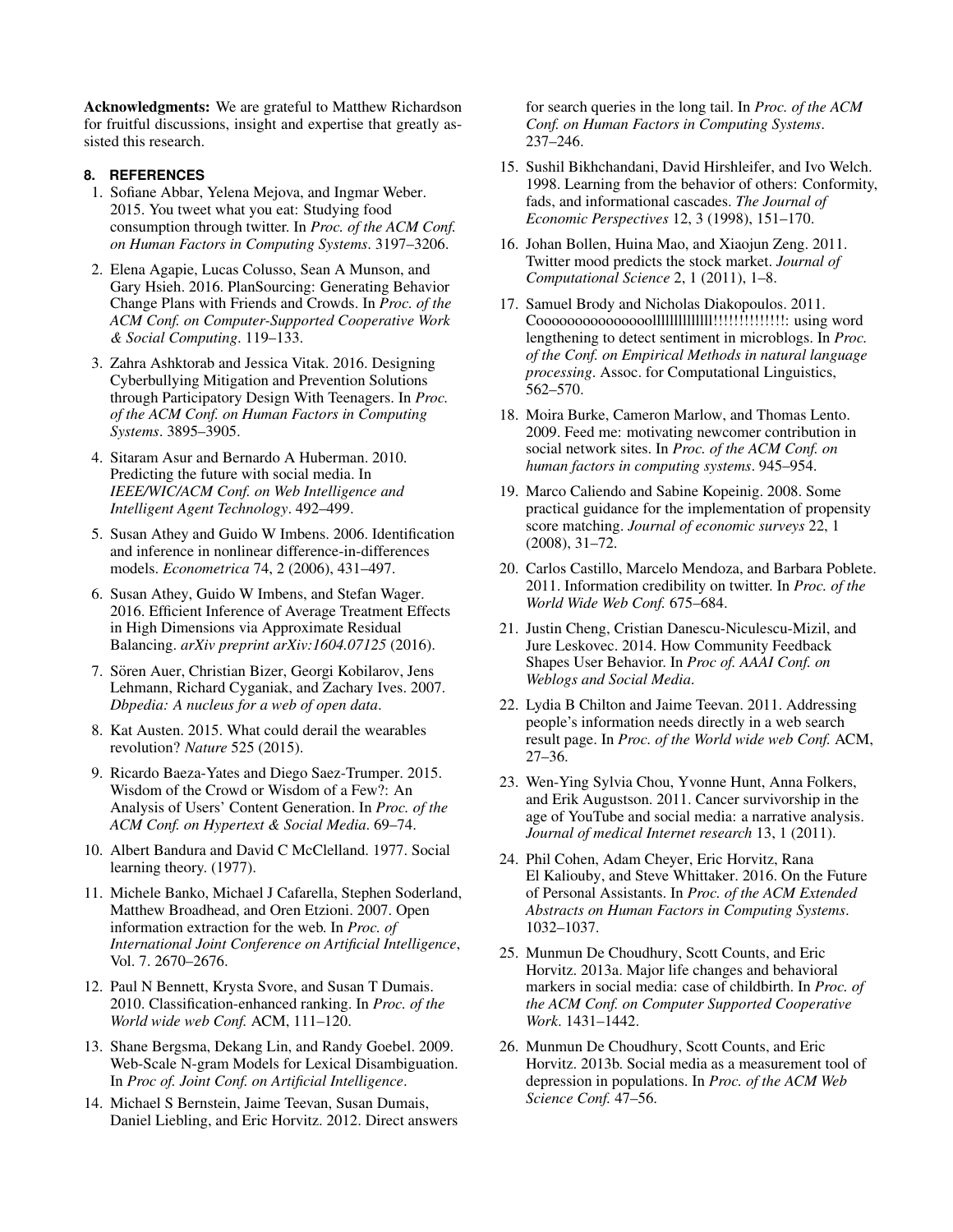- <span id="page-14-14"></span>27. Munmun De Choudhury, Michael Gamon, Scott Counts, and Eric Horvitz. 2013c. Predicting Depression via Social Media. In *Proc. of AAAI Conf. on Weblogs and Social Media*.
- <span id="page-14-0"></span>28. Munmun De Choudhury, Emre Kiciman, Mark Dredze, Glen Coppersmith, and Mrinal Kumar. 2016. Discovering shifts to suicidal ideation from mental health content in social media. In *Proc. of the ACM Conf. on Human Factors in Computing Systems*. 2098–2110.
- <span id="page-14-26"></span>29. Ed Diener. 2006. Guidelines for national indicators of subjective well-being and ill-being. *Applied Research in Quality of Life* (2006).
- <span id="page-14-8"></span>30. Joan DiMicco, David R Millen, Werner Geyer, Casey Dugan, Beth Brownholtz, and Michael Muller. 2008. Motivations for social networking at work. In *Proc. of the ACM Conf. on Computer-Supported Cooperative Work*. 711–720.
- <span id="page-14-17"></span>31. Virgile Landeiro Dos Reis and Aron Culotta. 2015. Using matched samples to estimate the effects of exercise on mental health from Twitter. In *Proc. of the AAAI Conf. on Artificial Intelligence*. 182–188.
- <span id="page-14-12"></span>32. Robin IM Dunbar, Anna Marriott, and Neil DC Duncan. 1997. Human conversational behavior. *Human Nature* 8, 3 (1997), 231–246.
- <span id="page-14-5"></span>33. Kate Ehrlich and N Sadat Shami. 2010. Microblogging Inside and Outside the Workplace. In *AAAI Conf. on Weblogs and Social Media*.
- <span id="page-14-7"></span>34. Jordan Eschler, Zakariya Dehlawi, and Wanda Pratt. 2015. Self-Characterized Illness Phase and Information Needs of Participants in an Online Cancer Forum. In *Proc of. AAAI Conf. on Web and Social Media*.
- <span id="page-14-3"></span>35. Anthony Fader, Luke Zettlemoyer, and Oren Etzioni. 2014. Open question answering over curated and extracted knowledge bases. In *Proc. of the ACM Conf. on Knowledge Discovery and Data Mining*. 1156–1165.
- <span id="page-14-2"></span>36. Ethan Fast, William McGrath, Pranav Rajpurkar, and Michael S Bernstein. 2016. Augur: Mining Human Behaviors from Fiction to Power Interactive Systems. In *Proc. of the ACM Conf. on Human Factors in Computing Systems*. 237–247.
- <span id="page-14-18"></span>37. Lisa A Fast and David C Funder. 2008. Personality as manifest in word use: correlations with self-report, acquaintance report, and behavior. *Journal of personality and social psychology* (2008).
- <span id="page-14-21"></span>38. Christiane Fellbaum. 1998. *WordNet*. Wiley Online Library.
- <span id="page-14-10"></span>39. Adam Fourney, Ryen W White, and Eric Horvitz. 2015. Exploring time-dependent concerns about pregnancy and childbirth from search logs. In *Proc. of the ACM Conf. on Human Factors in Computing Systems*. 737–746.
- <span id="page-14-19"></span>40. Yoav Freund and Robert E Schapire. 1999. Large margin classification using the perceptron algorithm. *Machine learning* 37, 3 (1999), 277–296.
- <span id="page-14-6"></span>41. Venkata Rama Kiran Garimella, Ingmar Weber, and Sonya Dal Cin. 2014. From "I love you babe" to "leave me alone"-Romantic Relationship Breakups on Twitter. In *Conf. on Social Informatics*. Springer, 199–215.
- <span id="page-14-16"></span>42. Daniel Gayo-Avello. 2011. Don't turn social media into another 'Literary Digest' poll. *Commun. ACM* (2011).
- <span id="page-14-4"></span>43. Sharad Goel, Andrei Broder, Evgeniy Gabrilovich, and Bo Pang. 2010a. Anatomy of the long tail: ordinary people with extraordinary tastes. In *Proc. of the ACM Conf. on Web Search and Data Mining*. 201–210.
- <span id="page-14-15"></span>44. Sharad Goel, Jake M Hofman, Sebastien Lahaie, ´ David M Pennock, and Duncan J Watts. 2010b. What can search predict. In *WWW*.
- <span id="page-14-1"></span>45. Peter M Gollwitzer and Paschal Sheeran. 2006. Implementation intentions and goal achievement: A meta-analysis of effects and processes. *Advances in experimental social psychology* 38 (2006), 69–119.
- <span id="page-14-13"></span>46. Wei Gong, Ee-Peng Lim, and Feida Zhu. 2015. Characterizing silent users in social media communities. In *Proc of. AAAI Conf. on Web and Social Media*.
- <span id="page-14-22"></span>47. Pedro Calais Guerra, Wagner Meira Jr, and Claire Cardie. 2014. Sentiment analysis on evolving social streams: How self-report imbalances can help. In *Proc. of the ACM Conf. on Web Search and Data Mining*. 443–452.
- <span id="page-14-24"></span>48. Chiao-Fang Hsu, Elham Khabiri, and James Caverlee. 2009. Ranking comments on the social web. In *Proc. of Conf. on Computational Science and Engineering*, Vol. 4. IEEE, 90–97.
- <span id="page-14-20"></span>49. Wen Hua, Zhongyuan Wang, Haixun Wang, Kai Zheng, and Xiaofang Zhou. 2015. Short text understanding through lexical-semantic analysis. In *Proc of. IEEE Conf. on Data Engineering*. 495–506.
- <span id="page-14-25"></span>50. Jina Huh and Mark S Ackerman. 2012. Collaborative help in chronic disease management: supporting individualized problems. In *Proc. of the ACM Conf. on Computer Supported Cooperative Work*. 853–862.
- <span id="page-14-9"></span>51. Adam N Joinson. 2008. Looking at, looking up or keeping up with people?: motives and use of facebook. In *Proc. of the ACM Conf. on Human Factors in Computing Systems*. 1027–1036.
- <span id="page-14-23"></span>52. Emre Kıcıman. 2012. OMG, i have to tweet that! a study of factors that influence tweet rates. In *Proc of. AAAI Conf. on Web and Social Media*.
- <span id="page-14-11"></span>53. Emre Kıcıman and Matthew Richardson. 2015. Towards decision support and goal achievement: Identifying action-outcome relationships from social media. In *Proc. of the ACM Conf. on Knowledge Discovery and Data Mining*. 547–556.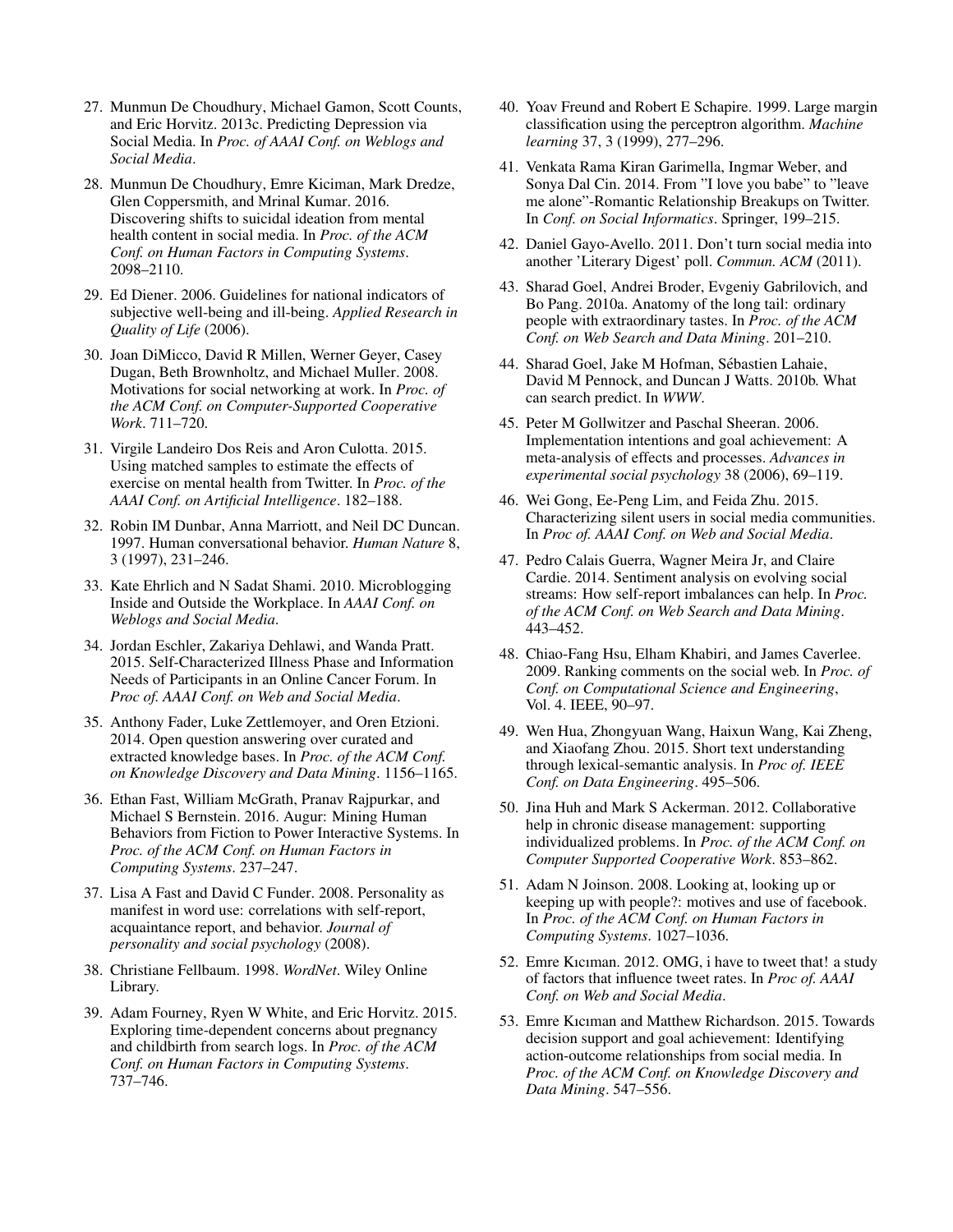- <span id="page-15-17"></span>54. Gary King and Richard Nielsen. Working Paper. Why Propensity Scores Should Not Be Used for Matching. (Working Paper).
- <span id="page-15-1"></span>55. Nicolas Kokkalis, Thomas Köhn, Johannes Huebner, Moontae Lee, Florian Schulze, and Scott R Klemmer. 2013. Taskgenies: Automatically providing action plans helps people complete tasks. *TOCHI* 20, 5 (2013), 27.
- <span id="page-15-27"></span>56. Yen-Ling Kuo, J Hsu, and Fuming Shih. 2012. Contextual commonsense knowledge acquisition from social content by crowd-sourcing explanations. In *4th AAAI Workshop on Human Computation*.
- <span id="page-15-4"></span>57. Cliff Lampe, Nicole Ellison, and Charles Steinfield. 2006. A Face (book) in the crowd: Social searching vs. social browsing. In *Proc. of the ACM Conf. on Computer Supported Cooperative Work*. 167–170.
- <span id="page-15-16"></span>58. Virgile Landeiro and Aron Culotta. 2016. Robust text classification in the presence of confounding bias. In *Proc of. AAAI Conf. on Artificial Intelligence*.
- <span id="page-15-9"></span>59. MH Landis and Harold E Burtt. 1924. A Study of Conversations. *Journal of Comparative Psychology* 4, 1 (1924), 81.
- <span id="page-15-26"></span>60. Edith Law and Haoqi Zhang. 2011. Towards Large-Scale Collaborative Planning: Answering High-Level Search Queries Using Human Computation. In *AAAI Conf. on Artificial Intelligence*.
- <span id="page-15-23"></span>61. Hugo Liu and Push Singh. 2004. ConceptNeta practical commonsense reasoning tool-kit. *BT technology journal* 22, 4 (2004), 211–226.
- <span id="page-15-19"></span>62. Qiaoling Liu, Eugene Agichtein, Gideon Dror, Yoelle Maarek, and Idan Szpektor. 2012. When web search fails, searchers become askers: understanding the transition. In *Proc. of the ACM Conf. on Research and Development in Information Retrieval*. 801–810.
- <span id="page-15-12"></span>63. Walid Magdy, Kareem Darwish, and Ingmar Weber. 2015. #FailedRevolutions: Using Twitter to Study the Antecedents of ISIS Support. *arXiv preprint arXiv:1503.02401* (2015).
- <span id="page-15-25"></span>64. Michael Massimi, Jackie L Bender, Holly O Witteman, and Osman H Ahmed. 2014. Life transitions and online health communities: reflecting on adoption, use, and disengagement. In *Proc. of the ACM conference on Computer Supported Cooperative Work & Social Computing*. 1491–1501.
- <span id="page-15-3"></span>65. Andrew McCallum, Kamal Nigam, Jason Rennie, and Kristie Seymore. 1999. A machine learning approach to building domain-specific search engines. In *Proc. of International Joint Conference on Artificial Intelligence*.
- <span id="page-15-22"></span>66. James McCorriston, David Jurgens, and Derek Ruths. 2015. Organizations Are Users Too: Characterizing and Detecting the Presence of Organizations on Twitter. In *Proc of. AAAI Conf. on Web and Social Media*.
- <span id="page-15-7"></span>67. Andrew Meola. 2016. Wearables and mobile health app usage has surged by 50% since 2014. http://www.businessinsider.com/fitbit-mobile-healthapp-adoption-doubles-in-two-years-2016-3. (2016). [Online; Accessed 27-July-2016].
- <span id="page-15-20"></span>68. Delia Mocanu, Andrea Baronchelli, Nicola Perra, Bruno Gonçalves, Qian Zhang, and Alessandro Vespignani. 2013. The twitter of babel: Mapping world languages through microblogging platforms. *PloS one* 8, 4 (2013).
- <span id="page-15-24"></span>69. Meredith Ringel Morris, Scott Counts, Asta Roseway, Aaron Hoff, and Julia Schwarz. 2012. Tweeting is believing?: understanding microblog credibility perceptions. In *Proc. of the ACM Conf. on Computer Supported Cooperative Work*. 441–450.
- <span id="page-15-13"></span>70. Mark Myslín, Shu-Hong Zhu, Wendy Chapman, and Mike Conway. 2013. Using Twitter to examine smoking behavior and perceptions of emerging tobacco products. *Journal of medical Internet research* 15, 8 (2013).
- <span id="page-15-5"></span>71. Mor Naaman, Jeffrey Boase, and Chih-Hui Lai. 2010. Is it really about me?: message content in social awareness streams. In *Proc. of the ACM Conf. on Computer Supported Cooperative Work*. 189–192.
- <span id="page-15-18"></span>72. Kevin Kyung Nam, Mark S Ackerman, and Lada A Adamic. 2009. Questions in, knowledge in?: a study of naver's question answering community. In *Proc. of the ACM Conf. on Human Factors in Computing Systems*. 779–788.
- <span id="page-15-21"></span>73. Kimberly A Neuendorf. 2002. *The content analysis guidebook*. Sage.
- <span id="page-15-6"></span>74. Alexandra Olteanu, Sarah Vieweg, and Carlos Castillo. 2015. What to expect when the unexpected happens: Social media communications across crises. In *Proc. of the ACM Conf. on Computer Supported Cooperative Work & Social Computing*. 994–1009.
- <span id="page-15-11"></span>75. Kunwoo Park, Ingmar Weber, Meeyoung Cha, and Chul Lee. 2015. Persistent sharing of fitness app status on twitter. *arXiv preprint arXiv:1510.04049* (2015).
- <span id="page-15-14"></span>76. Michael J Paul and Mark Dredze. 2011. You are what you Tweet: Analyzing Twitter for public health.. In *Proc of. AAAI Conf. on Web and Social Media*. 265–272.
- <span id="page-15-10"></span>77. Michael J Paul, Ryen W White, and Eric Horvitz. 2015. Diagnoses, decisions, and outcomes: Web search as decision support for cancer. In *Proc. of the World Wide Web Conf.* ACM, 831–841.
- <span id="page-15-15"></span>78. Judea Pearl. 2000. *Causality: models, reasoning and inference*. Vol. 29. Cambridge Univ Press.
- <span id="page-15-8"></span>79. Andrew Perrin. 2015. Social media usage: 2005-2015. (2015).
- <span id="page-15-2"></span>80. Andrew Prestwich, Marco Perugini, and Robert Hurling. 2010. Can implementation intentions and text messages promote brisk walking? A randomized trial. *Health Psychology* 29, 1 (2010), 40.
- <span id="page-15-0"></span>81. Davide Proserpio, Scott Counts, and Apurv Jain. 2016. The psychology of job loss: using social media data to characterize and predict unemployment. In *Proc. of the 8th ACM Conf. on Web Science*. 223–232.